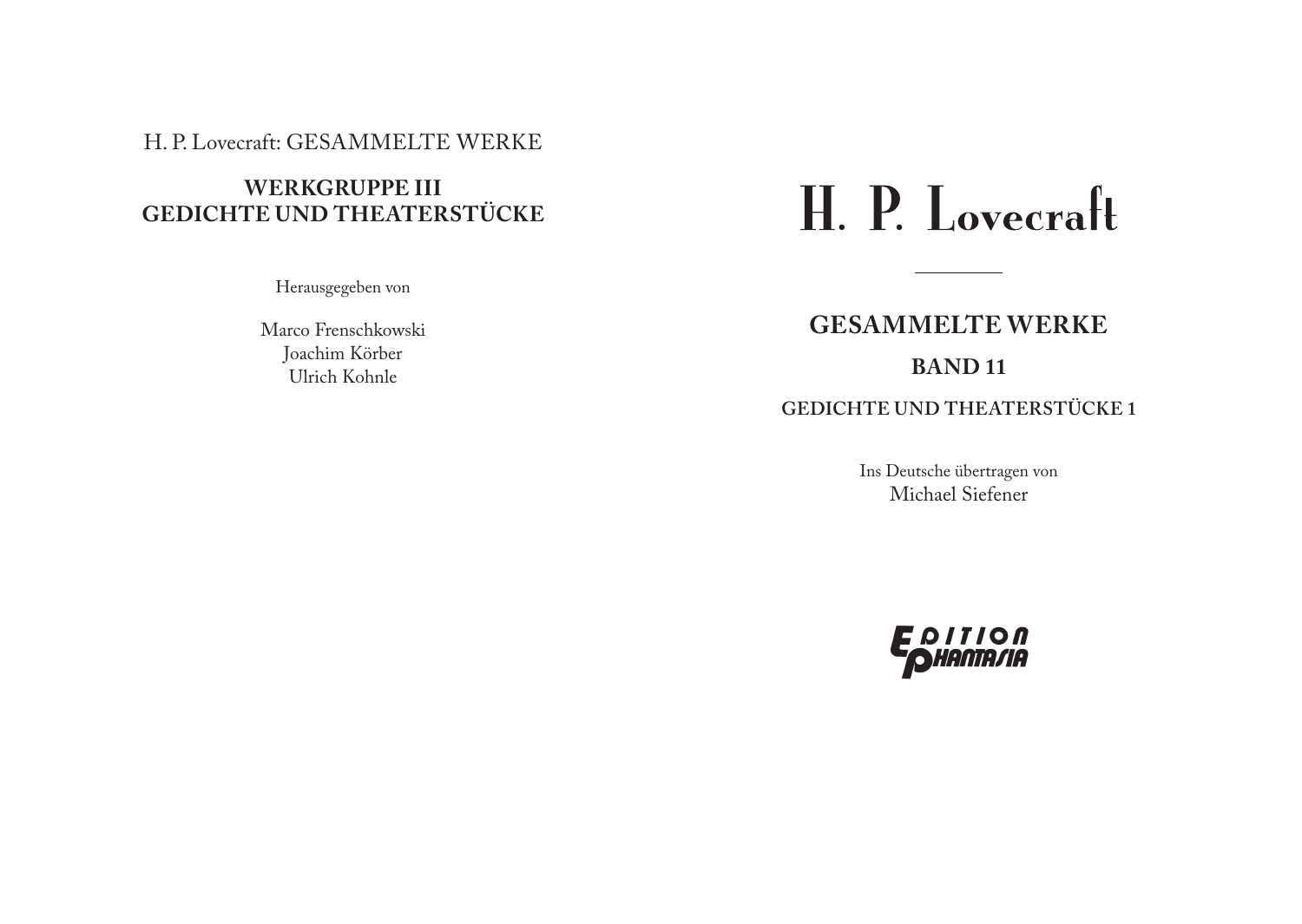Dieses Buch erscheint in einer einmaligen, auf 350 numerierte Exemplare limitierten Auflage.

Dieses Exemplar trägt die Nummer

/350

Die römisch I bis XXX numerierten Exemplare gelangen nicht in den Handel.

Copyright © dieser Ausgabe 2008 by Edition Phantasia Copyright © der Kommentare 2008 by PD Dr. Marco Frenschkowski

> Satz und Umschlaggestaltung: Edition Phantasia Druck: Boscolo & Königshofer, Karlsruhe Bindung: Buchbinderei Schaumann, Darmstadt

> > ISBN 987-3-924959-74-6 www.edition-phantasia.de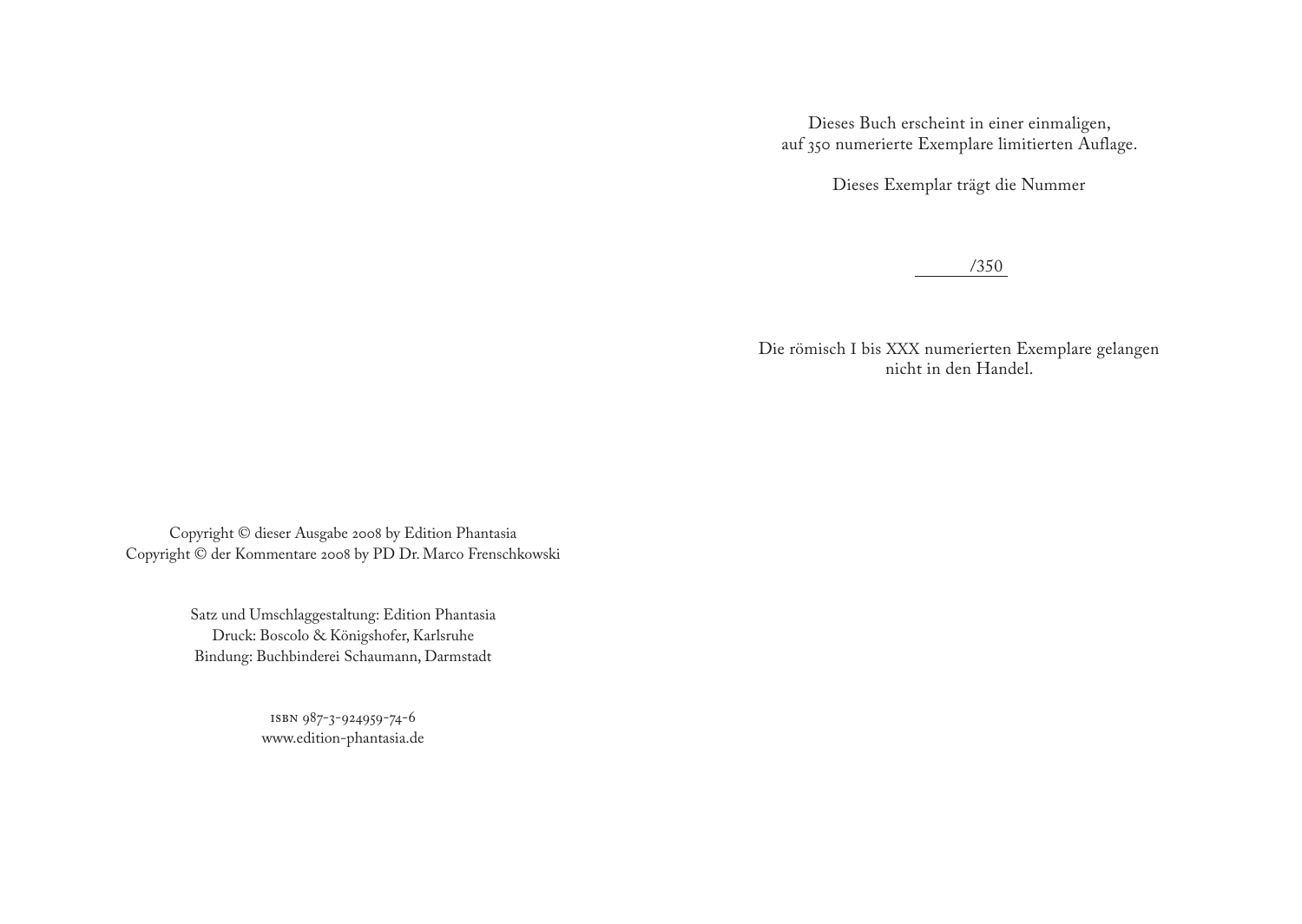# **INHALT**

| VORWORT  |                                                     | 13              |
|----------|-----------------------------------------------------|-----------------|
|          | THEATERSTÜCKE                                       |                 |
|          | Alfredo. Eine Tragödie                              | 25              |
| Alcestis |                                                     | 49              |
|          | Anmerkungen zu den Theaterstücken                   | 69              |
|          | <b>GEDICHTE</b>                                     |                 |
| 1        | The Poem of Ulysses, or The Odyssey                 | 78              |
| 2        | Ovid's Metamorphoses                                | 84              |
| 3        | H. Lovecraft's Attempted Journey betwixt Providence |                 |
|          | & Fall River on the N.Y.N.H. & H.R.R.               | 92              |
| 4        | $C. S. A.: 186I-1865$                               | IOO             |
| 5        | Poemata Minora, Volume II                           | IO <sub>2</sub> |
| 6        | De Triumpho Naturae                                 | 108             |
|          | 7 [To His Mother on Thanksgiving]                   | <b>IIO</b>      |
| 8        | Providence in 2000 A.D.                             | II2             |
| 9        | The Members of the Men's Club of the First          |                 |
|          | Universalist Church of Providence, R.I.,            |                 |
|          | to Its President, About to Leave for Florida        |                 |
|          | on Account of His Health                            | 118             |
| 10       | [On Robert Browning]                                | <b>I2O</b>      |
| 11       | Fragment on Whitman                                 | <b>I2O</b>      |
| 12       | On the Creation of Niggers                          | <b>I22</b>      |
| 13       | New-England Fallen                                  | <b>I22</b>      |
| 14       | To Mr. Terhune, on His Historical Fiction           | 136             |
| 15       | On a New-England Village Seen by Moonlight          | 140             |
| 16       | Quinsnicket Park                                    | I42             |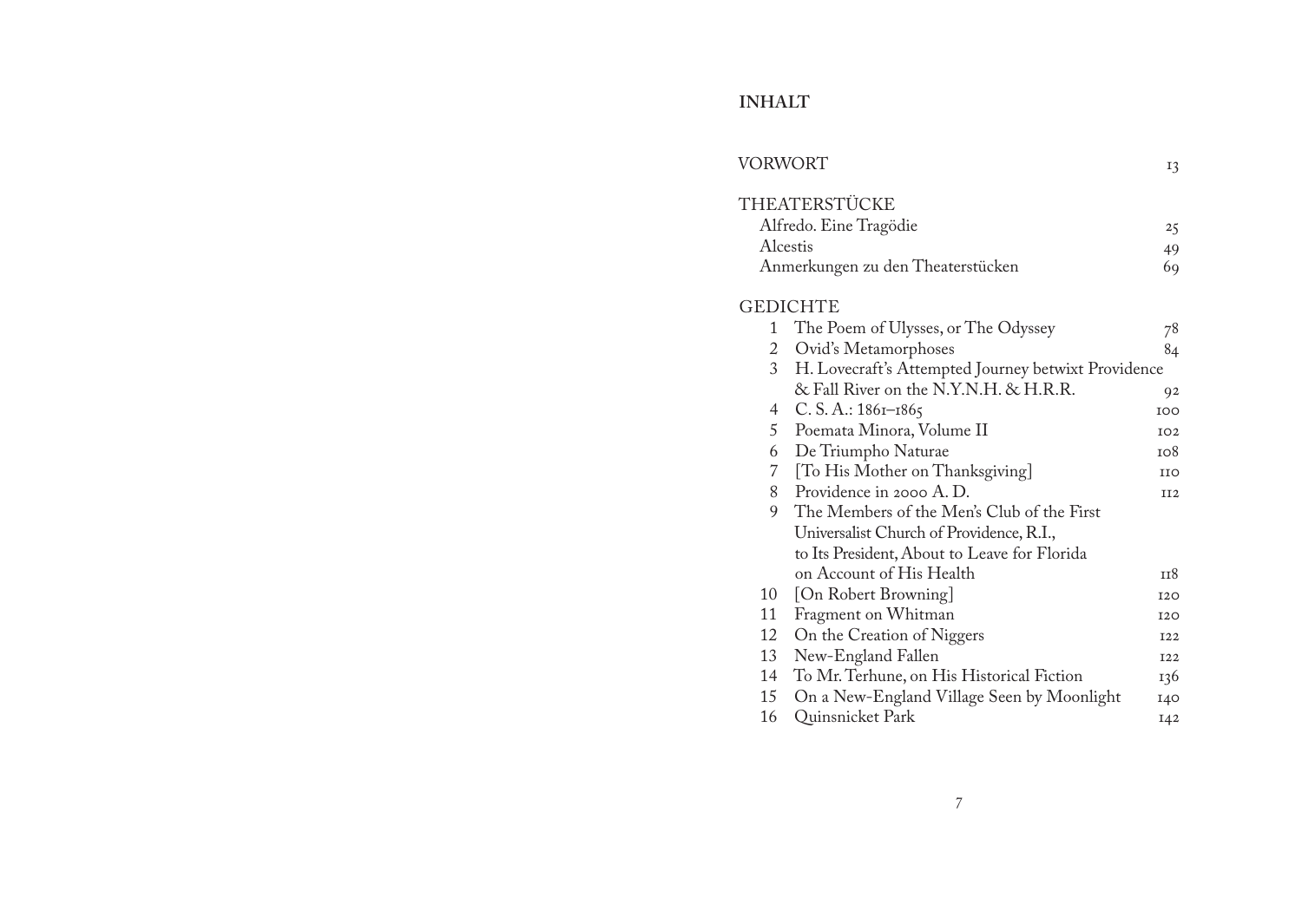| 17 | To Mr. Munroe, on His Instructive and Entertaining       |     |
|----|----------------------------------------------------------|-----|
|    | <b>Account of Switzerland</b>                            | 152 |
| 18 | Ad Criticos                                              | 154 |
| 19 | De Scriptore Mulieroso                                   | 168 |
| 20 | Frustra Praemunitus                                      | 168 |
| 21 | To General Villa                                         | I70 |
| 22 | On a Modern Lothario                                     | 172 |
| 23 | The End of the Jackson War                               | 174 |
| 24 | To the Members of the Pin-Feathers on the Merits         |     |
|    | of Their Organisation, and of Their New Publication,     |     |
|    | The Pin-Feather                                          | 176 |
| 25 | To the Rev. James Pyke                                   | 178 |
| 26 | Regner Lodbrog's Epicedium                               | 180 |
| 27 | To an Accomplished Young Gentlewoman on Her              |     |
|    | Birthday, Decr. 2, 1914                                  | 184 |
| 28 | The Power of Wine: A Satire                              | 186 |
| 29 | The Teuton's Battle-Song                                 | 192 |
| 30 | New England                                              | 198 |
| 31 | Gryphus in Asinum Mutatus; or,                           |     |
|    | how a Griffin became an Ass                              | 200 |
| 32 | To the Members of the United Amateur Press               |     |
|    | Association from the Providence                          |     |
|    | <b>Amateur Press Club</b>                                | 206 |
| 33 | 1914                                                     | 2IO |
| 34 | March                                                    | 216 |
| 35 | [On Slang]                                               | 218 |
| 36 | The Simple Speller's Tale                                | 218 |
| 37 | An Elegy on Franklin Chase Clark, M.D.                   | 222 |
| 38 | The Bay-Stater's Policy                                  | 226 |
| 39 | My Lost Love                                             | 228 |
| 40 | [Fragment: But (past belief) a dolphin's arched back]230 |     |
| 41 | The Crime of Crimes                                      | 232 |
|    |                                                          |     |

| 42 | Ye Ballade of Patrick von Flynn               | 236             |
|----|-----------------------------------------------|-----------------|
| 43 | The Isaacsonio-Mortoniad                      |                 |
|    | Composed in a Major Key                       | 244             |
| 44 | On Receiving a Picture of Swans               | 254             |
| 45 | [On "Unda;or, The Bride of the Sea"]          | 254             |
| 46 | To Charlie of the Comics                      | 254             |
| 47 | [Fragment: The winged steed above             |                 |
|    | th' horizon flies,                            | 258             |
| 48 | Gems from In a Minor Key                      | 258             |
| 49 | The Magazine Poet                             | 260             |
| 50 | The State of Poetry                           | 262             |
| 51 | A Mississippi Autumn                          | 268             |
| 52 | On the Cowboys of the West                    | 272             |
| 53 | To Samuel Loveman, Esquire, on His Poetry and |                 |
|    | Drama, Writ in the Elizabethan Style          | 274             |
| 54 | To the Recipient of this Volume               | 274             |
| 55 | [Fragment: With rotting rib and               |                 |
|    | salt-encrusted spar]                          | 276             |
| 56 | An American to Mother England                 | 278             |
| 57 | The Bookstall                                 | 282             |
| 58 | A Rural Summer Eve                            | 290             |
| 59 | Unda; or, The Bride of the Sea                | 294             |
| 60 | To the Late John H. Fowler, Esq.              | 302             |
| 61 | R. Kleiner, Laureatus, in Heliconem           | 304             |
| 62 | Temperance Song                               | 306             |
| 63 | [The Solace of Georgian Poetry]               | 308             |
| 64 | Lines on Gen. Robert Edward Lee               | 3I <sub>O</sub> |
| 65 | Content                                       | 316             |
| 66 | The Beauties of Peace                         | 322             |
| 67 | The Smile                                     | 328             |
| 68 | [As London wits at Will's or Button's knew]   | 338             |
| 69 | The Dead Bookworm                             | 338             |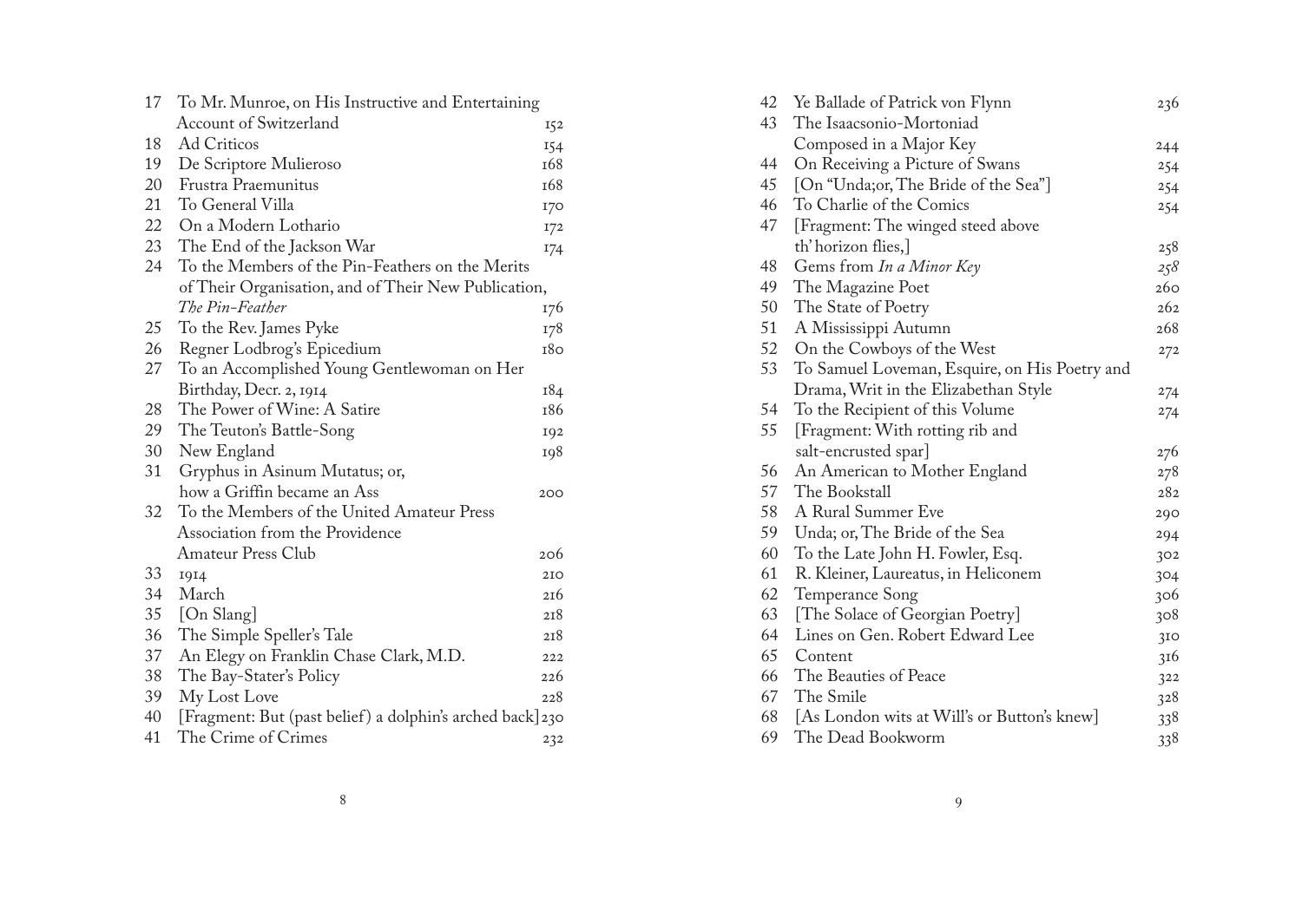| 70 | [Epitaph on ye Letterr Rrr]                      | 340 |
|----|--------------------------------------------------|-----|
| 71 | [On Phillips Gamwell]                            | 342 |
| 72 | Ad Balneum                                       | 342 |
| 73 | Inspiration                                      | 346 |
| 74 | Respite                                          | 346 |
| 75 | The Rose of England                              | 348 |
| 76 | The Unknown                                      | 350 |
| 77 | Providence Amateur Press Club (Deceased) to the  |     |
|    | Athenaeum Club of Journalism                     | 352 |
| 78 | Brotherhood                                      | 356 |
| 79 | Brumalia                                         | 358 |
| 80 | The Poe-et's Nightmare                           | 360 |
| 81 | The old Farmhouse                                | 382 |
| 82 | <b>Futurist Art</b>                              | 388 |
| 83 | On Receiving a Picture of the Marshes at Ipswich | 388 |
| 84 | The Rutted Road                                  | 390 |
| 85 | An Elegy on Phillips Gamwell, Esq.               | 392 |
| 86 | Lines on Graduation from the R.I. Hospital's     |     |
|    | School of Nurses                                 | 396 |
| 87 | Fact and Fancy                                   | 400 |
| 88 | The Nymph's Reply to the Modern Business Man     | 404 |
| 89 | Pacifist War Song-1917                           | 406 |
| 90 | Percival Lowell                                  | 408 |
| 91 | To Mr. Lockhart, on His Poetry                   | 408 |
| 92 | Britannia Victura                                | 412 |
| 93 | A Garden                                         | 414 |
| 94 | Sonnet on Myself                                 | 416 |
| 95 | Spring                                           | 418 |
| 96 | April                                            | 422 |
| 97 | Iterum Conjunctae                                | 426 |
| 98 | The Peace Advocate                               | 428 |
| 99 | To Greece, 1917                                  | 434 |
|    |                                                  |     |

| Anmerkungen zu den Gedichten                    | 443 |
|-------------------------------------------------|-----|
| Alphabetisches Verzeichnis der englischen Titel | 503 |
| Alphabetisches Verzeichnis der deutschen Titel  | 507 |
| Verzeichnis der englischen Gedichtanfänge       | 5II |
| Verzeichnis der deutschen Gedichtanfänge        | 515 |
|                                                 |     |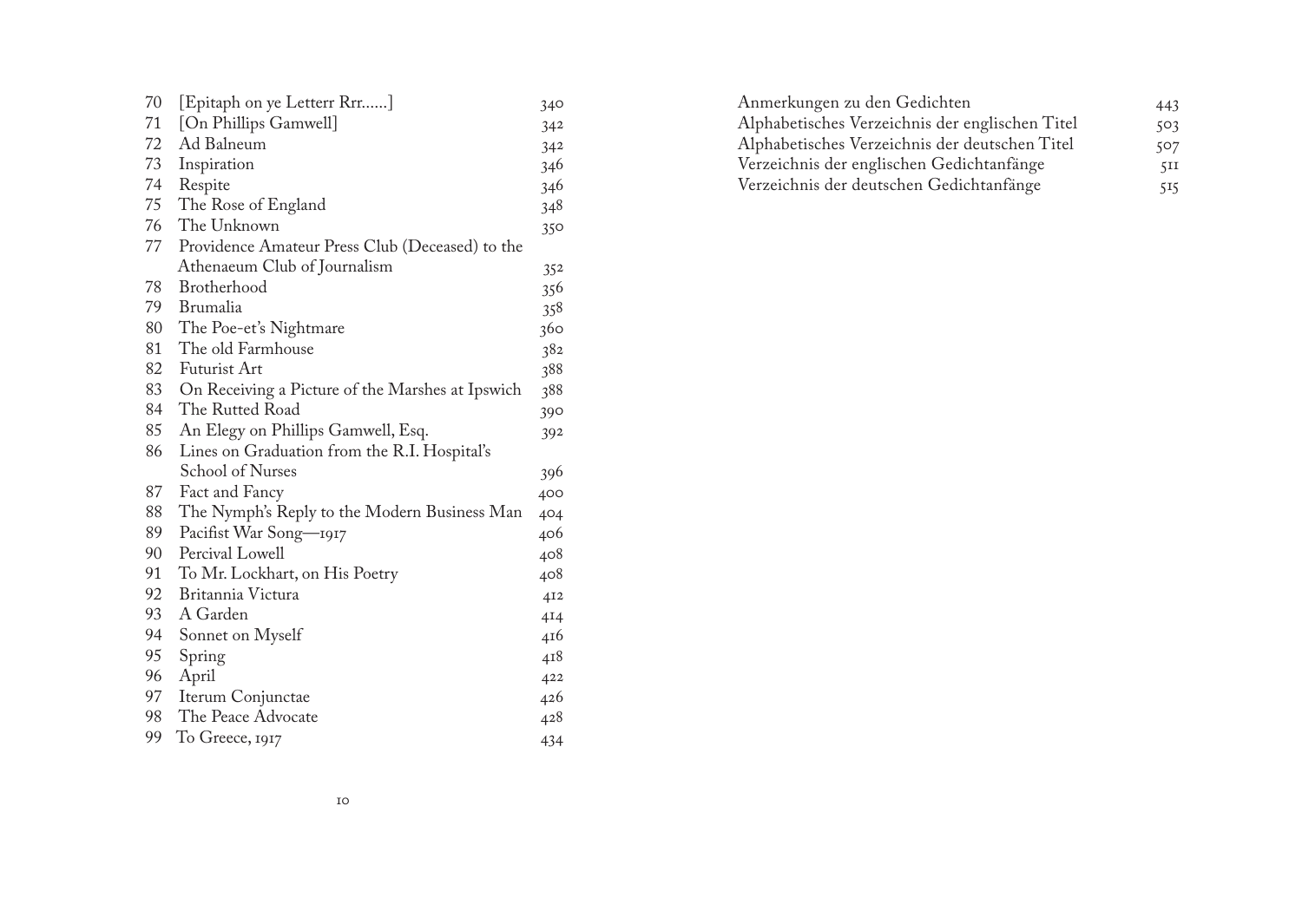# <span id="page-5-0"></span>**1 The Poem of Ulysses, or The Odyssey**

| The nighte was darke! O readers, Hark!  |           | Dunkel war die Nacht! O Leser, lauschet!           |                |
|-----------------------------------------|-----------|----------------------------------------------------|----------------|
| And see Ulysses' fleet!                 |           | Und sehet Odysseus' Flotte!                        |                |
| From trumpets sound back homeward bound |           | Trompetenschall ihn heimwärts treibt,              |                |
| He hopes his spouse to greet.           |           | Hoffend, seine Gattin wiederzusehn.                |                |
| Long he hath fought, put Troy to naught | 5         | Lange kämpfte er, zunichte machte Troja er         | 5              |
| And levelled down it's walls.           |           | Und schleifte seine Mauern.                        |                |
| But Neptune's wrath obstructs his path  |           | Doch Neptuns Zorn versperrt ihm den Weg,           |                |
| And into snares he falls.               |           | In die Falle geht er ihm.                          |                |
| After a storme that did much harme      |           | Nach einem Sturm, der großen Schaden bracht',      |                |
| He comes upon an isle                   | IO        | Gelangt zu einer Insel er,                         | IO             |
| Where men do roam, forgetting home,     |           | Wo Männer wandeln, die Haus und Heim vergaßen,     |                |
| And lotos doth beguile.                 |           | Und Lotos sie betöret.                             |                |
| From these mean snares his men he tears |           | Aus diesen bösen Schlingen befreit er seine Männer |                |
| And puts them on the ships.             |           | Und bringt zu ihren Schiffen sie.                  |                |
| No leave he grants, and lotos plants    | <b>15</b> | Nicht erlaubt er ihnen, dass die Lotospflanzen     | 15             |
| Must no more touch their lips.          |           | Ihre Lippen noch einmal berühr'n.                  |                |
| And now he comes to Cyclops homes       |           | Nun kommt zur Heimat der Zyklopen er,              |                |
| Foul giants all are they.               |           | Üble Riesen sind sie alle.                         |                |
| Each hath I eye, and hard they ply      |           | Jeder hat I Auge nur, und hart arbeiten sie,       |                |
| Great Vulcan to obey.                   | 20        | Um dem großen Vulkan zu gehorchen.                 | 20             |
| A cyclop's cave the wandrers brave      |           | Die tapferen Wanderer betreten eine Zyklopenhöhle  |                |
| And find much milk & cheese             |           | Und finden gar viel Milch & Käse dort,             |                |
| But as they eat, foul death they meet   |           | Doch als sie speisen, trifft schlimmer Tod sie,    |                |
| For them doth Cyclops seize.            |           | denn Cyclops ergreifet sie.                        |                |
| Each livelong day the Cyclops prey      | 25        | Des Cyclops lebenslange Beute                      | 25             |
| Is two most noble Greeks                |           | Sind zwei höchst edle Griechen,                    |                |
| Ulysses brave he plans to save          |           | Die der tapfre Odysseus zu erretten sucht,         |                |
| And quick escape he seeks.              |           | Und nach rascher Flucht er strebt.                 |                |
| By crafty ruse he can confuse           |           | Durch einen list'gen Kniff gelingt es ihm,         |                |
| The stupid giant's mind                 | 30        | Des tumben Riesen Geist zu wirren.                 | 3 <sup>o</sup> |
|                                         |           |                                                    |                |

**1 Das Gedicht des Odysseus; oder Die Odyssee**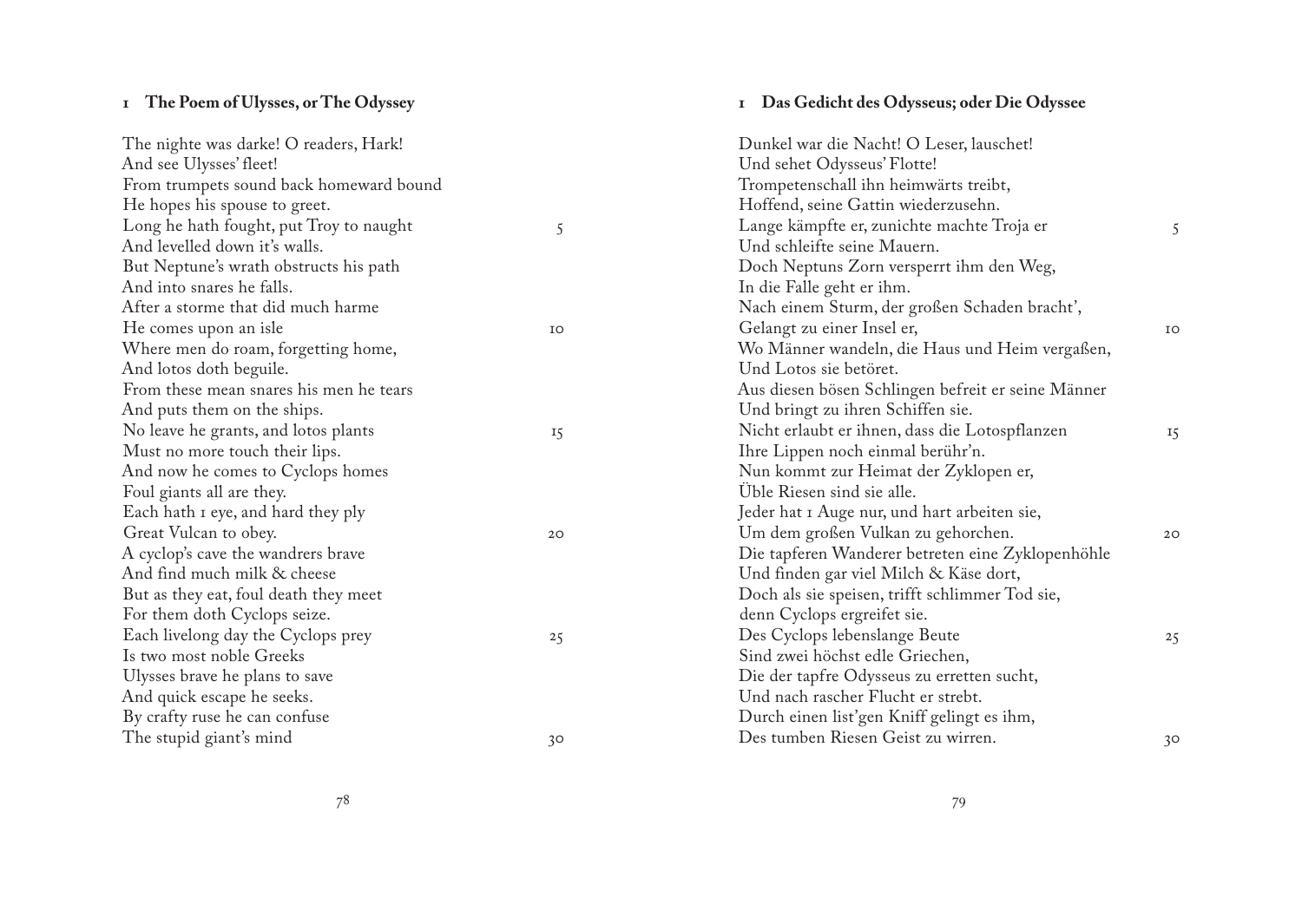| Puts out his eye with dreadful cry     |    | Er nimmt das Licht des Auges ihm mit fürchterlichem Schrei |    |
|----------------------------------------|----|------------------------------------------------------------|----|
| And leaves the wretch behind.          |    | Und lässt den Elenden zurück.                              |    |
| Now next he finds the king of winds    |    | Als nächstes findet er der Winde König,                    |    |
| Great Æolus's home                     |    | Des großen Aeols Heim.                                     |    |
| The windy king to him doth bring       | 35 | Der Winde König bringt ihm                                 | 35 |
| Wind-bags to help him roam.            |    | Beutel voller Wind, die ihm zur Reise helfen.              |    |
| He now remains in fair domains         |    | Jetzt bleibet er in hübschen Sphären,                      |    |
| In Circes palace grand.                |    | In Circes wunderbarem Schloss.                             |    |
| His men do change in fashion strange   |    | Auf wundersame Weis' verändern seine Männer sich           |    |
| To beasts at her command.              | 40 | In Tiere unter ihrem Befehl.                               | 40 |
| But Mercury did set him free           |    | Doch Merkur befreite ihn                                   |    |
| From witcheries like this              |    | Von solchen Zaubereien.                                    |    |
| Unhappy he his men to see              |    | Traurig sah er seine Männer                                |    |
| Engaged in swinish bliss.              |    | Gefangen in schweinischem Glück.                           |    |
| He drew his sword and spake harsh word | 45 | Er zog sein Schwert und sprach gar harsch                  | 45 |
| To Circe standing there                |    | Zu Circe, die dort stand:                                  |    |
| "My men set free", in wrath quoth he   |    | "Erlöse meine Männer", und zornig sagte er:                |    |
| "Thy damage quick repair"!!!           |    | "Mach rasch den Schaden wieder gut!!!"                     |    |
| Then all the herd at her brief word    |    | Auf ein kurzes Wort von ihr wird die ganze Herde           |    |
| Become like men once more              | 50 | Zu Männern wieder.                                         | 50 |
| Her magic beat, she gives all treat    |    | Überwunden ist ihr Zauber, und sie umsorgt alle            |    |
| Within her palace door.                |    | Hinter ihres Schlosses Tür.                                |    |
| And now Ulysses starts in bliss        |    | Und nun bricht Odysseus auf in Frieden                     |    |
| The Syrens for to pass                 |    | Vorbei an den Sirenen,                                     |    |
| No sound his crew's sharp ears imbues  | 55 | Kein Laut dringt an der Männer scharfes Ohr,               | 55 |
| For they are stop-ped fast.            |    | Denn fest verstopft sind diese.                            |    |
| Now Scylla's necks menace his decks    |    | Nun bedrohen Scyllas Hälse seine Schiffe,                  |    |
| Charybdis threats his ships            |    | Charybdis nun gefährdet seine Flotte.                      |    |
| Six men are lost-O! dreadful cost      |    | Sechs Männer gehen verloren - o fürchterlicher Blutzoll,   |    |
| But he through danger slips.           | 60 | Doch an den Gefahren schlüpft er vorbei.                   | 60 |
| At last from waves no ship he saves    |    | Zum Schluss jedoch kann kein Schiff er vor den Wellen      |    |
|                                        |    | retten,                                                    |    |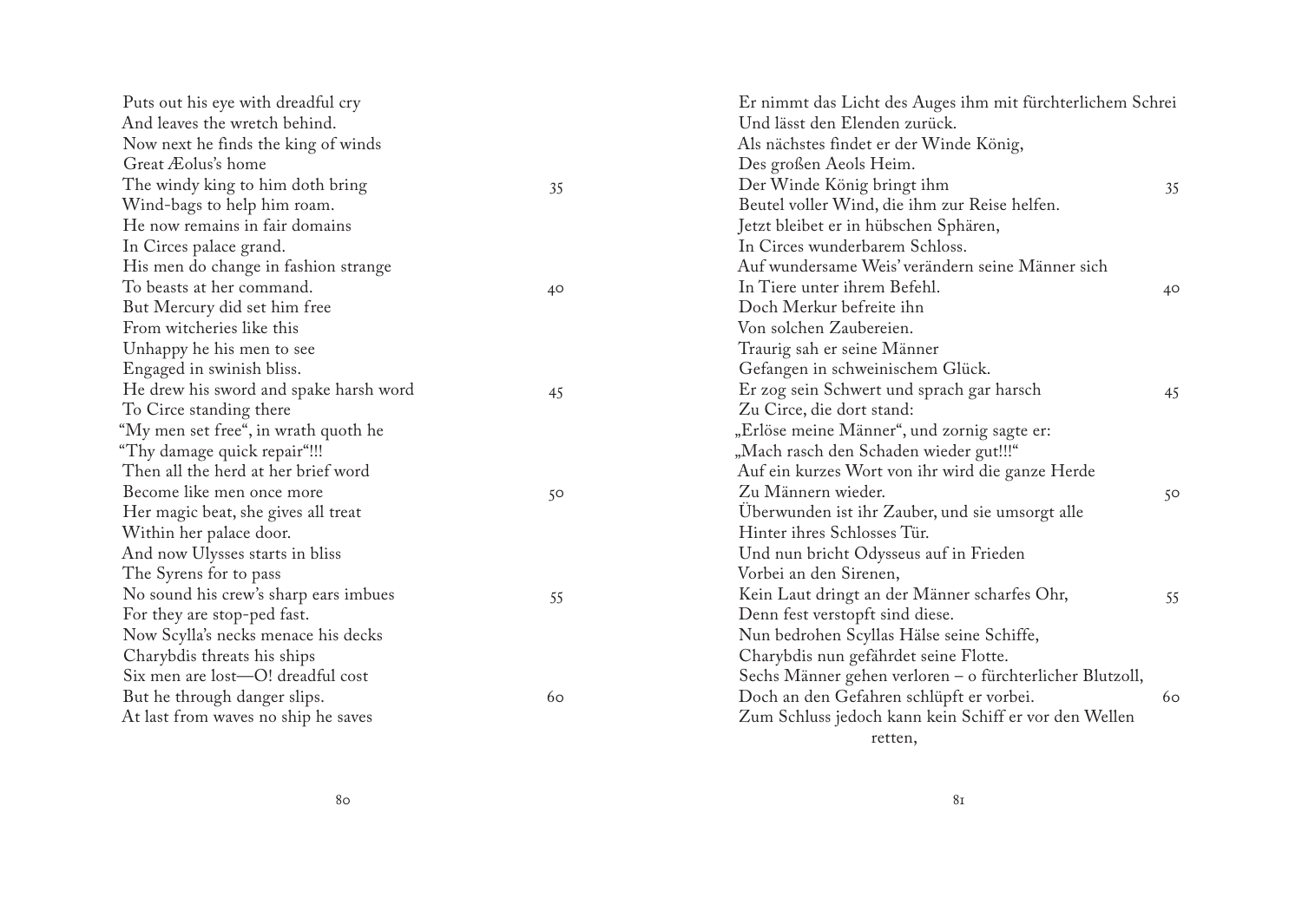| But on Calypsos isle                    |    | Aber bei Calypsos Insel                               |           |
|-----------------------------------------|----|-------------------------------------------------------|-----------|
| He drifts ashore and more & more        |    | Treibt er ans Ufer, und lang und länger               |           |
| He tarries for a while.                 |    | Bleibt er hier.                                       |           |
| At Jove's command he's sent to land     | 65 | Auf Jupiters Befehl wird aufs Festland er geschickt,  | 65        |
| To seek his patient wife,               |    | Zu suchen sein geduld'ges Eheweib,                    |           |
| But his raft breaks, and now he takes   |    | Doch sein Floß zerbricht, und nun erhält er           |           |
| His life from Neptune's strife.         |    | Im Kampf mit Neptun sein Leben zurück.                |           |
| He quickly lands on Scheria's strands   |    | Rasch landet er an Scherias Ufern                     |           |
| And goes unto the king.                 | 70 | Und begibt zum König sich.                            | $7^\circ$ |
| He tells his tale, all hold wassail;    |    | Seine Geschicht' verkündet er bei der anderen Gelage, |           |
| An ancient bard doth sing.              |    | Ein alter Barde singt dazu.                           |           |
| Now does he roam unto his home          |    | Nun begibt zu seinem Haus er sich,                    |           |
| Where suitors woo his spouse            |    | Wo Verehrer um sein Weibe frein.                      |           |
| In beggar's rags himself he drags       | 75 | In Bettlers Kleidung schleicht                        | 75        |
| Unknown into his house                  |    | Unerkannt er in sein Haus.                            |           |
| His arrows flew at that vile crew       |    | Seine Pfeile fliegen in die böse Schar,               |           |
| Who sought to win his bride             |    | Die seine Braut zu erringen sucht'.                   |           |
| Now all are killed and he is filled     |    | Nun sind alle tot, und erfüllt ist er                 |           |
| With great & happy pride.               | 80 | Mit großem, frohem Stolz.                             | 80        |
| His swineherd first, then his old nurse |    | Zuerst sein Schweinehirt, dann seine alte Kinderfrau  |           |
| Do recognise him well                   |    | Erkennen ihn sehr wohl.                               |           |
| Then does he see Penelope               |    | Dann sieht er Penelope,                               |           |
| With whom in peace he'll dwell.         |    | Mit der er wird in Frieden leben.                     |           |
| Until black death doth stop his breath  | 85 | Bis ihm der schwarze Tod den Atem nimmt               | 85        |
| And take him from the earth;            |    | Und von der Erde ihn entfernt,                        |           |
| He'll ne'er roam far from Ithaca,       |    | Wird er nie wieder weit von Ithaka sich entfernen,    |           |
| The island of his birth-                |    | Der Insel, auf der er ward geboren                    |           |
|                                         |    |                                                       |           |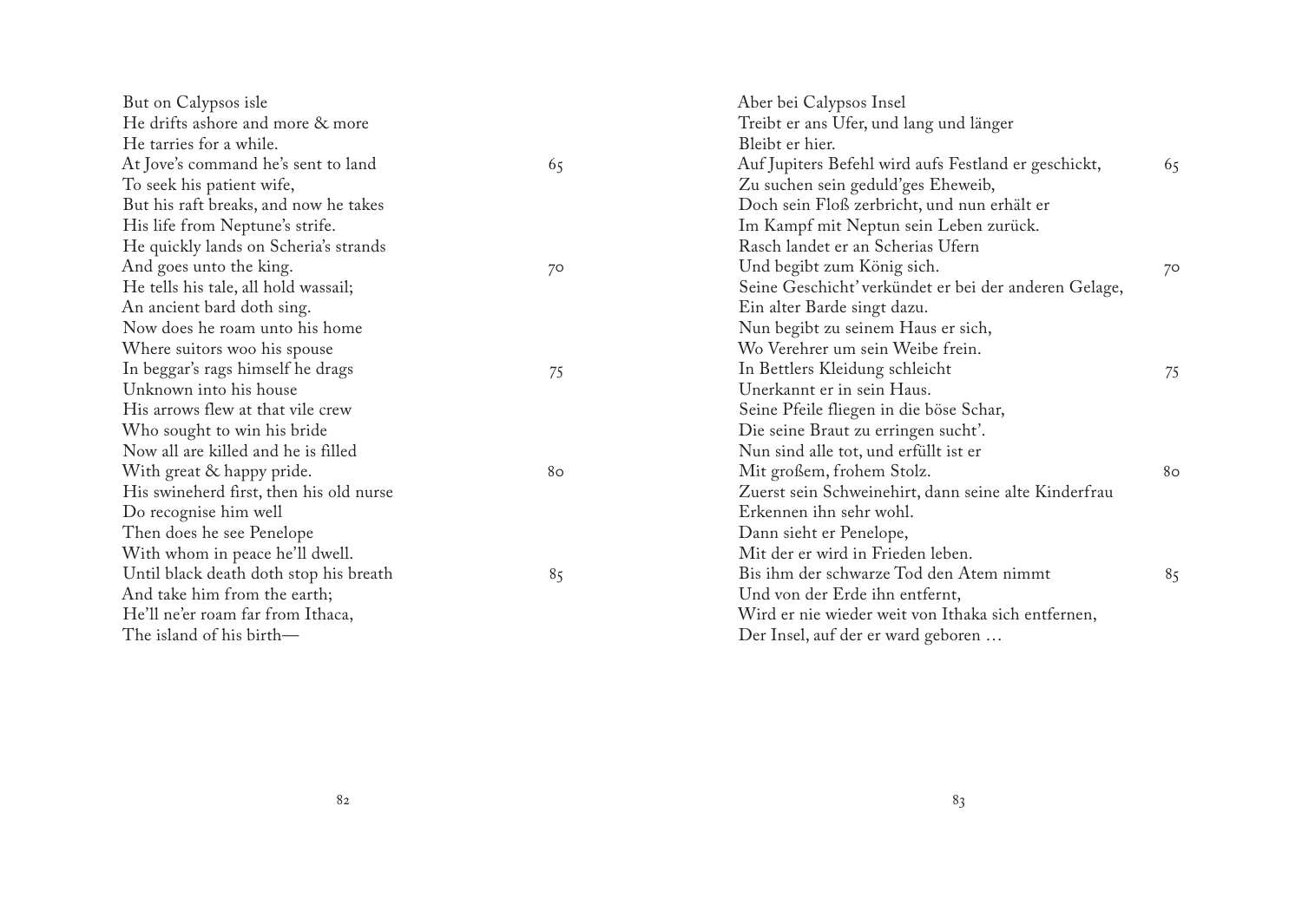#### <span id="page-8-0"></span>**2 Ovid's Metamorphoses**

#### Introduction

I tell of forms transmuted into new; And since, ye Gods, these deeds were wrought by you, Smile on my task, and lead my ceaseless lay From Earth's beginning to the present day.

#### The Creation of the World

| Ere sea & lands, & cov'ring sky were made,        | 5  |
|---------------------------------------------------|----|
| Crude Nature one amorphous face display'd;        |    |
| Chaos, 'twas call'd, a raw unfinish'd mass        |    |
| Of ill-join'd seeds, congested in one place.      |    |
| No Titan sun yet shew'd the world his light,      |    |
| Nor did fair Phoebe mend her crescent bright;     | IO |
| No balanc'd Earth th' enclosing vapours bore,     |    |
| And Amphitrite's arms reach'd not the shore.      |    |
| Where there was land, were also sea & air;        |    |
| Weak was the Earth, & naught would Ocean bear;    |    |
| The atmosphere no rays of light could keep,       | 15 |
| And warring matter form'd one shapeless heap.     |    |
| Heat fought with cold; the moist opposed the dry; |    |
| Soft things with hard sustained the enmity;       |    |
| Imponderable clouds display'd their hate          |    |
| Toward things more solid, & possessing weight.    | 20 |
|                                                   |    |

#### **2 Ovids Metamorphosen**

#### Einleitung

| Ich berichte von Gestalten, zu Neuem geformt,               |    |
|-------------------------------------------------------------|----|
| Und da, ihr Götter, diese Taten war'n von euch vollbracht,  |    |
| Seid meinem Werke hold, und führt mein endlos' Lied         |    |
| Vom Anbeginn der Erde bis auf den heut'gen Tag.             |    |
|                                                             |    |
| Die Erschaffung der Welt                                    |    |
| Bevor See & Lande & das Himmelsgewölbe warn erschaffen, 5   |    |
| Zeigt' die rohe Natur ein einzig amorphes Gesicht;          |    |
| Ward Chaos gerufen, raue, unfertige Masse                   |    |
| Schlecht zueinander nur passender Saaten, am selben Orte    |    |
| aufgehäuft.                                                 |    |
| Keine Titanensonne zeigte der Welt ihr Licht,               |    |
| Auch die schöne Phoebe schuf ihre helle Sichel noch nicht   | IO |
| Und Amphitriens Arme erreichten noch nicht den Strand.      |    |
| Wo Land war, waren auch Meer & Luft,                        |    |
| Schwach war die Erde & nichts trug der Ozean;               |    |
| Die Hülle der Luft vermocht' nicht die Strahlen des Lichtes |    |
| zu halten,                                                  |    |
| Und miteinander im Widerstreit liegender Stoff ward zum     |    |
| formlosen Haufen.                                           | 15 |
| Hitze focht mit Frost, das Feuchte stand gegenüber dem      |    |
| Trocknen;                                                   |    |
| Weiche Dinge hielten die Feindschaft den harten;            |    |
| Gewichtslose Wolken erzeugten ihren Hass                    |    |
| Gegenüber den festeren Dingen & dem größren Gewicht.        |    |
| Diesen Kampf überwanden die freundliche Natur               |    |
| & ein Gott,                                                 | 20 |
|                                                             |    |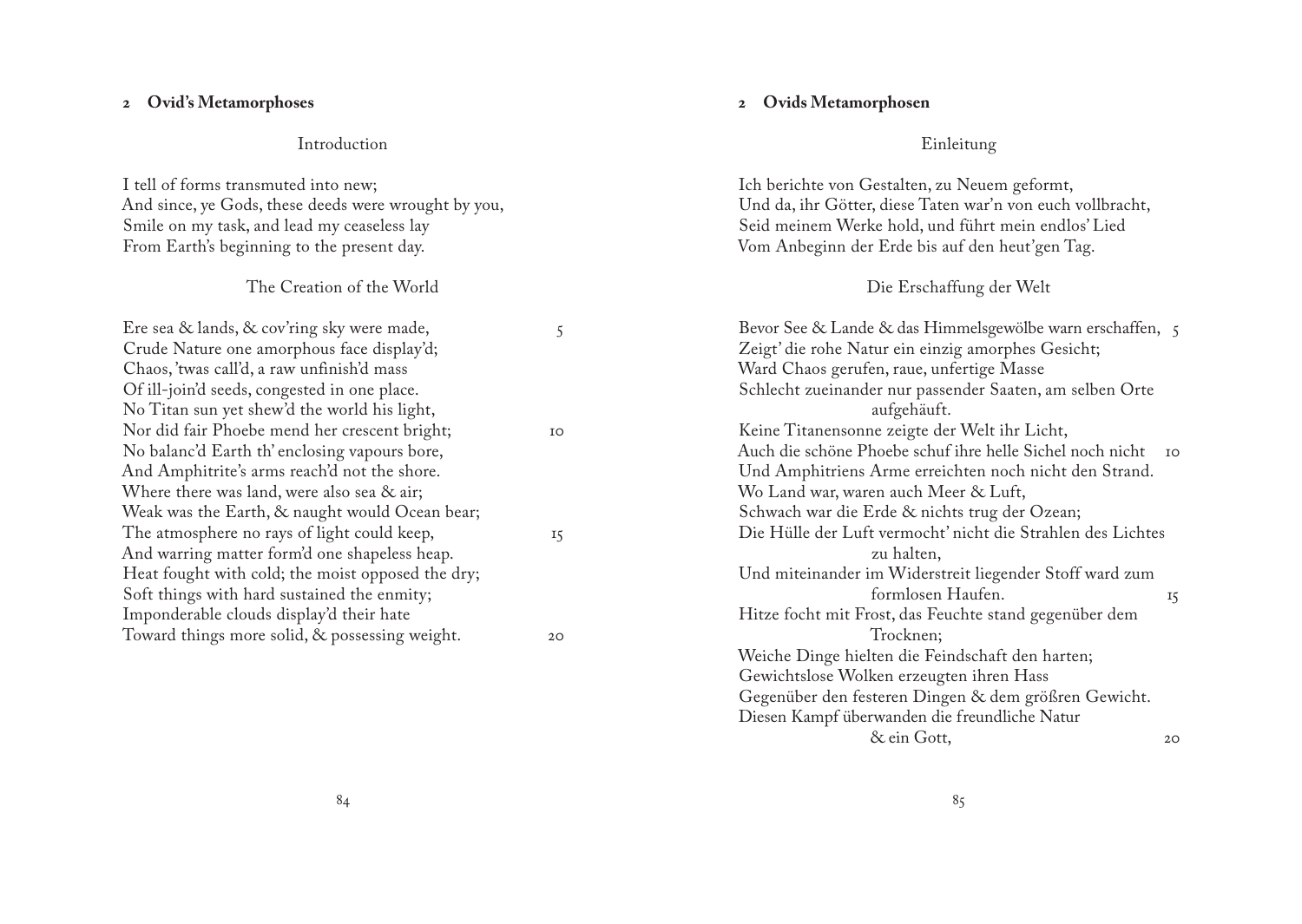| This strife kind Nature & a God subdu'd;           |              | Schieden vom Himmel das Land und vom Land die                  |
|----------------------------------------------------|--------------|----------------------------------------------------------------|
| Cut land from heav'n, from land the surging flood; |              | brandende Flut;                                                |
| Distill'd the liquid sky, the aether rare,         |              | Gewannen den flüssigen Himmel, den seltenen Äther              |
| From denser vapours, and the humid air.            |              | Aus dichteren Dünsten und der feuchten Luft.                   |
| Which done, the things from Chaos late unwound     | 25           | Als dieses vollbracht, waren die Dinge des überwundenen        |
| Were in a more harmonious order bound:             |              | Chaos                                                          |
| The weightless empyrean first was rais'd,          |              | In harmonischerem Zustand:<br>25                               |
| And in the citadel of heaven blaz'd.               |              | Der gewichtslose Himmel zuerst ward erhoben                    |
| Second in lightness, air took second place,        |              | Und in des Firmaments Zitadelle in Flammen gesetzt.            |
| And flow'red, contented in the middle space,       | 30           | Als zweite in Leichtigkeit nahm die zweite Stelle die Luft ein |
| Whilst heavier earth the heavier atoms drew,       |              | Und gedieh, zufrieden im Zwischenraum,                         |
| And, self-compress'd, a rigid solid grew.          |              | Während die schwere Erde die schwereren Atome                  |
| Sunk to the depths, upon the strands thus made,    |              | an sich band<br>30                                             |
| The girdling waters of the Ocean play'd.           |              | Und zusammengepresst zu Festigkeit gerann.                     |
| When thus the God, whoe'er he may have been,       | 35           | Gesunken zur Tiefe, auf den derart erschaffnen Geweben         |
| Cut sep'rate members from his wild demesne,        |              | Spielten die eingeschlossenen Wasser des Ozeans.               |
| The first, lest some unequal part be there,        |              | Als so der Gott, wer immer er gewesen sein mag,                |
| Rounded the earth, and shap'd it to a sphere.      |              | Einzelne Teile seiner wilden Herrschaft abgetrennt,<br>35      |
| Then bade the wind-swell'd channels to surround    |              | Zuerst, damit nichts Ungleiches entstehe,                      |
| The solid shares of the encircl'd ground.          | $40^{\circ}$ | Rundet' er die Erde und formt' sie zur Kugel.                  |
| Swamps, lakes, and founts he added to the rest;    |              | Dann gebot er den windgeschwellten Rinnen,                     |
| Descending streams 'twixt sloping banks he prest.  |              | Den festen Teil des eingekreisten Bodens zu umgeben.           |
| In divers parts, in divers ways they flow;         |              | Sümpfe, Seen und Quellen fügte er den übrigen hinzu,<br>40     |
| Suck'd in by earth, some lose themselves below,    |              | Herabstürzende Ströme presst' er zwischen steile Ufer.         |
| Whilst others the expanded Ocean reach;            | 45           | An verschiednen Stellen, auf verschiedne Weise fließen sie,    |
| Disdain their banks, and beat the distant beach.   |              | Eingesogen von der Erde, verlieren manche in der Tiefe sich,   |
| At his command the spacious plains extend;         |              | Andere jedoch erreichten das ausgedehnte Meer.                 |
| The grassy vales to various depths descend;        |              | Verschmähen die Ufer und rollen an den fernen Strand.<br>45    |
| The leaves o'erspread the woods with verdant dye,  |              | Sein Befehl lässt weite Ebenen entstehn,                       |
|                                                    |              | Die grasigen Täler in verschiedenen Tiefen sich erstrecken,    |
|                                                    |              | Die Blätter breiten über den Wald ihr üppiges Grün,            |
|                                                    |              | Und Felsengebirge heben sich bis in den Himmel.                |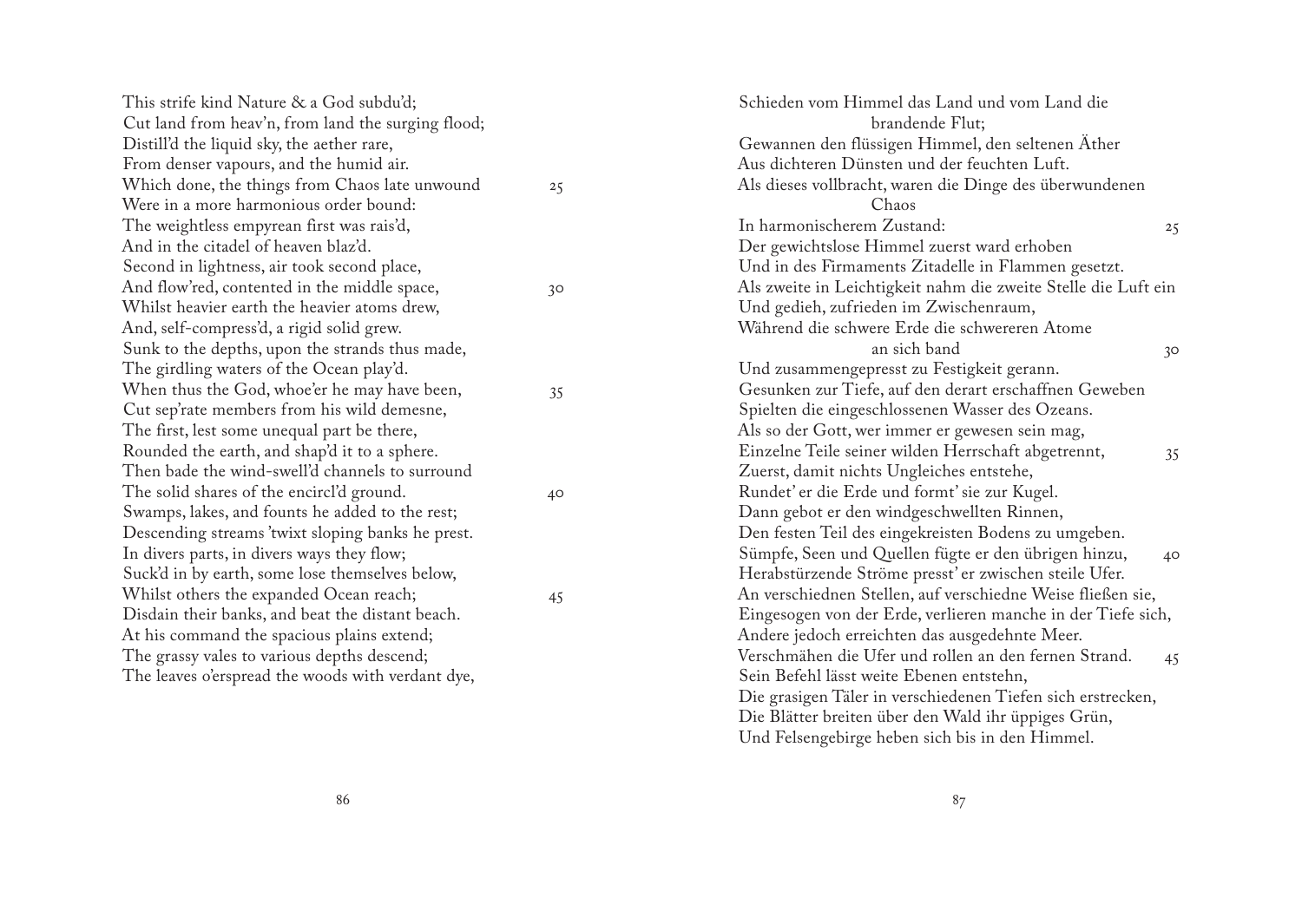| And stony mountains rise to meet the sky.          | 50        | Das hohe Firmament ist durch kreisende Zonen geteilt,      | 50        |
|----------------------------------------------------|-----------|------------------------------------------------------------|-----------|
| As the high heav'n by circling zones are cleft,    |           | Zwei zur Rechten, genauso viele zur Linken,                |           |
| Two on the right, as many on the left,             |           | Zwischen diesen Paaren eine fünfte, noch heißere liegt,    |           |
| Between which pairs a fifth more ardent lies,      |           | So ist die Erde ein Abbild der Himmel.                     |           |
| So is the earth the mirror of the skies.           |           | Dies umschlossene Festland enthält durch des großen Gottes |           |
| Th' encompass'd solid, by the great god's care,    | 55        | Umsicht                                                    |           |
| Bears just such regions as the heavens bear.       |           | Die gleichen Regionen wie die Himmel.                      | 55        |
| With deadly heat the middle district glows;        |           | In tödlicher Hitze der mittlere Bereich erglühet,          |           |
| The two extremes lie frozen 'neath the snows;      |           | Die äußersten beiden liegen erfroren unterm Schnee,        |           |
| Twixt fire & ice the temp'rate zones extend,       |           | Zwischen Feuer und Eis erstrecken die gemäßigten           |           |
| Where heat & cold in just proportion blend.        | 60        | Zonen sich,                                                |           |
| O'er these impends an airy canopy,                 |           | Wo Hitze und Kälte zu gleichen Teilen sich vermischen.     |           |
| Which heavier is than fire as earth than sea.      |           | Über diesen erhebt sich ein luft'ges Gewölbe,              | 60        |
| In air's dominion, by divine command,              |           | Das schwerer als Feuer, wie Erde ist schwerer denn Meer.   |           |
| The fleecy clouds & foggy vapours stand;           |           | Im Reiche der Luft, durch göttlichen Befehl,               |           |
| Thunders terrific to the mortal mind;              | 65        | stehen die Schäfchenwolken & neblichten Dünste,            |           |
| The flashing lightning, & the frigid wind.         |           | Und Donner, gar schrecklich den Sterblichen,               |           |
| But Earth's creator gave not these to bear         |           | Die zuckenden Blitze & der eiskalte Wind.                  | 65        |
| Conflicting sway, & rule the passive air;          |           | Doch der Schöpfer der Erde gab nicht                       |           |
| Hard though it be, to shield the world from gales, |           | Die Macht und die Herrschaft über die duldende Luft;       |           |
| (Such strife betwixt the brother blasts prevails)  | $7^\circ$ | So schwer es sein mag, die Welt vor dem Sturm              |           |
| Each wind's forbid, save from his own domain,      |           | zu beschützen                                              |           |
| To blow the breeze, or hurl the hurricane.         |           | (Solch' Kampf besteht zwischen den Windesbrüdern),         |           |
| Thus forc'd & bridled, Eurus now recedes           |           | So ist doch jedem verboten, außer in seiner eigenen        |           |
| Toward Nabathaea & the Persian meads;              |           | Herrschaft,                                                | $7^\circ$ |
| Where bright Aurora spreads her rosy blaze,        | 75        | Als Brise zu wehen oder zu wirbeln als Sturm.              |           |
| And massive mountains meet the morning rays.       |           | So gezwungen und gezähmt, zieht Eurus nun sich             |           |
|                                                    |           | Nach Nabatäa & zu den Wiesen Persiens zurück,              |           |
|                                                    |           | Wo Aurora strahlend ihren Rosenglanz verströmt             |           |
|                                                    |           | Und wucht'ge Berge dem Morgenlichte begegnen.              | 75        |
|                                                    |           |                                                            |           |

Von des Abends Ufern, warm in des Sonnenunterganges

Glanz,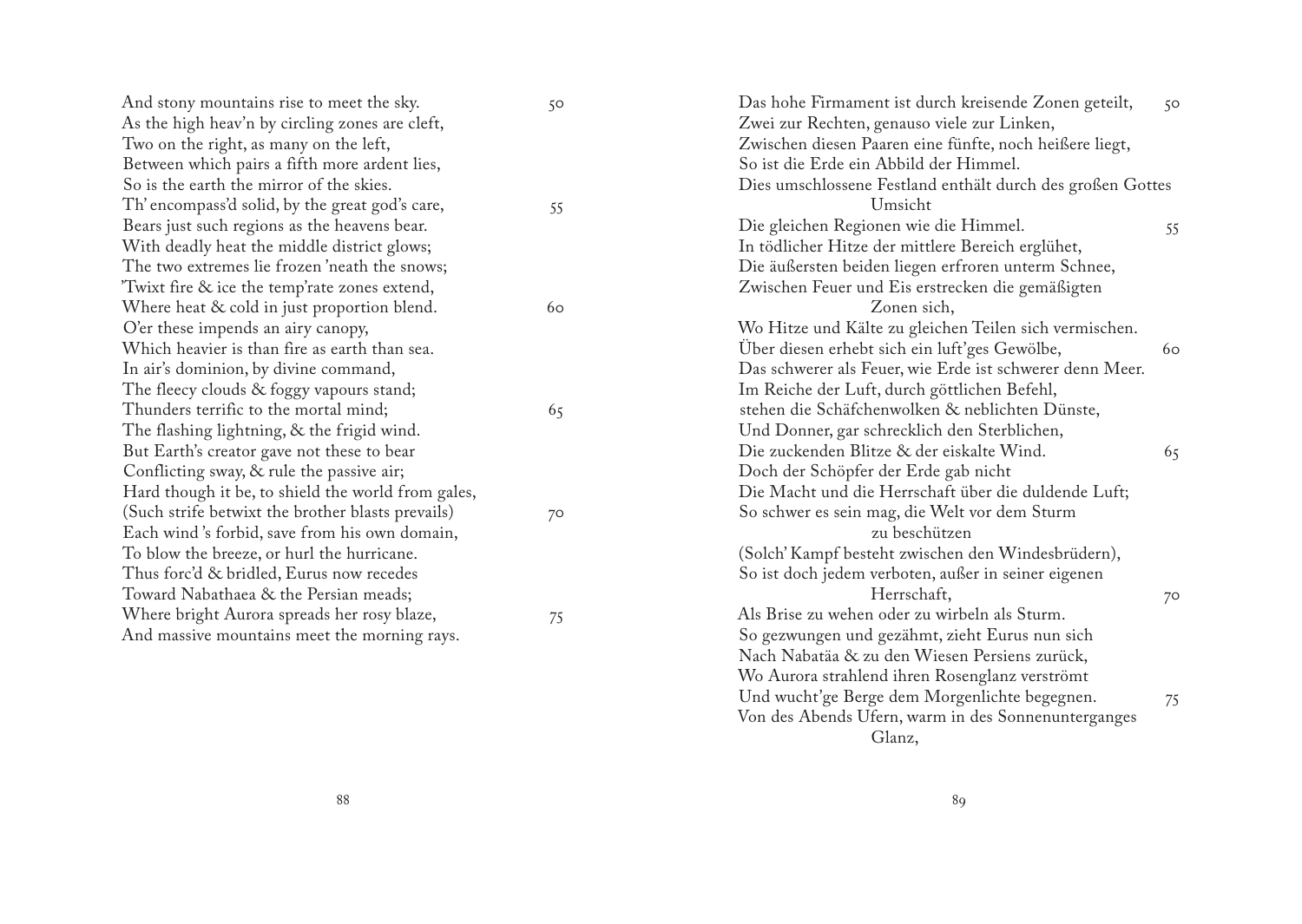| From Evening shores, that warm in sunset's beams,       |     | Atmet der milde Zephyr seine luft'gen Ströme aus,        |    |
|---------------------------------------------------------|-----|----------------------------------------------------------|----|
| Mild Zephyrus breathes out his airy streams;            |     | Während Scythias Steppen, die der siebensternige Pflug   |    |
| While Scythia's steppes, where shines the seven-starr'd |     | bescheint,                                               |    |
| Plough,                                                 |     | Unter Boreas' schrecklicher Macht sich neigen.           | 80 |
| Beneath the might of dreadful Boreas bow;               | 80  | Der regnerische Auster im wolkenverhangenen Süden        |    |
| The rainy Auster, in the cloudy south,                  |     | Zerstört sowohl das Sonnenlicht als auch die Dürre,      |    |
| Destroys alike the sunlight & the drouth:               |     | Und über alle ist gesetzet der strömende Himmel,         |    |
| And o'er all these is plac'd the liquid sky,            |     | Der keine irdische Neige und keine Schwerkraft kennt.    |    |
| Which hath no earthy dregs, nor gravity.                |     |                                                          |    |
|                                                         |     | Die Erschaffung des Menschen                             |    |
| The Creation of Man                                     |     |                                                          |    |
|                                                         |     | Alle voneinander geschiedenen Dinge waren gerade         |    |
| All sep'rate things were hardly thus dispos'd           | 85  | geordnet,                                                | 85 |
| When myriad stars, by Chaos long enclos'd,              |     | Als Myriaden von Sternen, lange vom Chaos im Zaume       |    |
| Burst from their bondage, & began to light              |     | gehalten,                                                |    |
| The heav'n's whole vault, & cheer the sombre night.     |     | Aus ihren Fesseln sich befreiten & begannen,             |    |
| And now, lest any part should vacant be                 |     | Des gesamten Himmels Gewölbe zu erleuchten & die düstere |    |
| Of animals in just variety,                             | 90  | Nacht zu erhellen.                                       |    |
| The constellations, & the forms divine,                 |     | Und nun, damit kein Teil bleibe frei                     |    |
| Possess the aether, & with splendour shine.             |     | Von Tieren in rechter Verschiedenheit,                   | 90 |
| The rolling ocean, & the rippling stream,               |     | Nahmen die Sternbilder & die göttlichen Formen           |    |
| With sportive schools of slipp'ry fishes teem.          |     | Den Äther ein & erstrahlten im Glanze.                   |    |
| On solid Earth, ferocious beasts appear                 | 95  | Der rollende Ozean & der sich kräuselnde Strom           |    |
| Whilst feather'd flocks fly through the mobile air.     |     | Wimmeln vor mutwilligen Schulen schlüpfriger Fische.     |    |
| Yet one more race Creation still requir'd;              |     | Auf der festen Erde erscheinen wilde Bestien,            | 95 |
| Of holier sort, with nobler spirit fir'd:               |     | Während gefiederte Schwärme durch die wendigen           |    |
| To dominate all else in Nature's plan,                  |     | Lüfte fliegen.                                           |    |
| Was form'd that last & greatest king-Man.               | IOO | Doch einer weiteren Rasse bedurfte die Schöpfung noch;   |    |
|                                                         |     | Von heiligerer Art, von edlerem Geiste befeuert,         |    |
|                                                         |     | Zu herrschen über alles andre im Plan der Natur,         |    |
|                                                         |     | So ward gebildet der letzte und größte König:            |    |

der Mensch. 00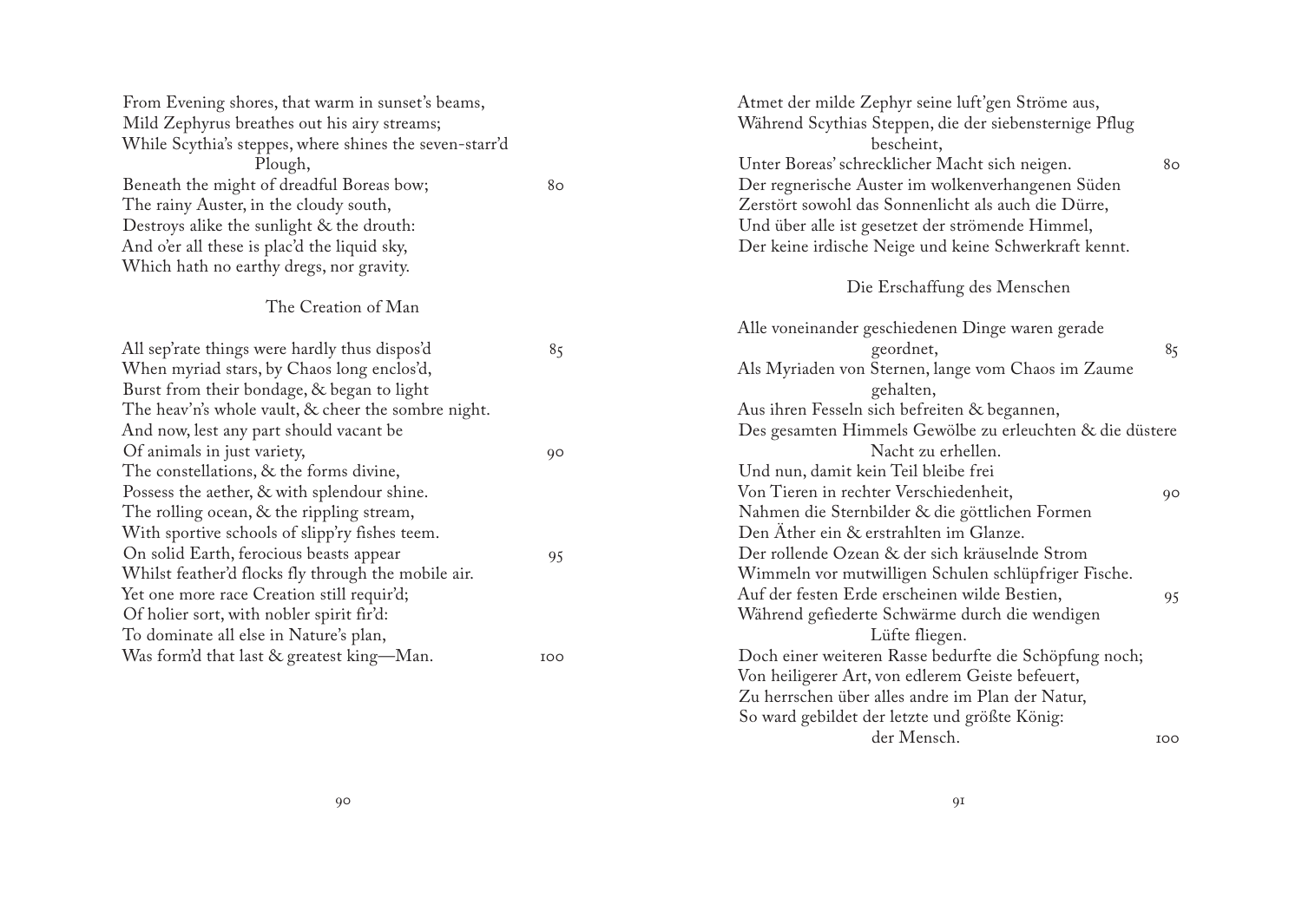<span id="page-12-0"></span>

| Perchance the fabricator of all things,          |                 | Vielleicht erschuf der Schöpfer aller Ding',             |
|--------------------------------------------------|-----------------|----------------------------------------------------------|
| The mighty source whence mundane order springs,  |                 | Der mächtige Quell, dem der Welten Ordnung entspringt,   |
| From lofty elements, or sacred seed,             |                 | Aus luft'gen Elementen oder heiliger Saat                |
| Made mortal creatures to supply the need;        |                 | Die sterblichen Geschöpfe, um dem Mangel abzuhelfen.     |
| Or else the ground, new-made & torn from heav'n, | IO <sub>5</sub> | Den Boden, frisch erschaffen und dem Firmament           |
| Yet keeping fragments of celestial leav'n,       |                 | entrissen,                                               |
| Jäpetus' great son, Prometheus, took,            |                 | Enthaltend noch Spuren des himmlischen Sauerteigs,       |
| Blent it with water from a running brook,        |                 | Nahm Prometheus, des großen Japetus' Sohn,               |
| And deftly copy'd in the dampen'd clay,          |                 | Vermischt' ihn mit Wasser aus einem strömenden Bach      |
| Th' immortal Gods, that all Creation sway.       | <b>IIO</b>      | Und bildet' im angefeuchteten Lehme geschickt            |
| Though animals of less exalted birth,            |                 | Das Abbild der unsterblichen Götter nach, der Herrscher  |
| With drooping glances eye the lowly earth,       |                 | über alle Geschöpfe.                                     |
| The man is bid to lift his lofty face;           |                 | Wo Getier von weniger erhabner Geburt                    |
| Enjoy the blue, & view the starry space.         |                 | Gesenkten Blicks auf die bescheidne Erde starrt,         |
| Terrestrial matter, rough & undefin'd,           | II5             | Ist dem Menschen erlaubt, das erhabene Antlitz zu heben, |
| Thus chang'd, gave rise to stately humankind.    |                 | Den blauen Himmel zu genießen und den sternbeglänzten    |
|                                                  |                 |                                                          |

#### **3 H. Lovecraft's Attempted Journey betwixt Providence & Fall River on the N.Y.N.H. & H.R.R.**

Long, long ago, in prehistoric times Began the subject of these ill-form'd rhymes, When some craz'd mind, which engines did disdain, Conceiv'd a plan for an electric train. Which like a street-car should by trolley run; 5 But heark! my reader, for my tale's begun:

| über alle Geschöpfe.                                     | <b>IIO</b> |
|----------------------------------------------------------|------------|
| Wo Getier von weniger erhabner Geburt                    |            |
| Gesenkten Blicks auf die bescheidne Erde starrt,         |            |
| Ist dem Menschen erlaubt, das erhabene Antlitz zu heben, |            |
| Den blauen Himmel zu genießen und den sternbeglänzten    |            |
| Weltenraum zu sehn.                                      |            |
| Irdische Materie, grob und unbestimmt,                   | II5        |
| War, so verwandelt, der würdevollen Menschheit Ursprung. |            |
|                                                          |            |
|                                                          |            |

entrissen, 105

#### **3 H. Lovecrafts versuchte Reise von Providence nach Fall River mit der N. Y. N. H. und H. R. R.**

Lang, lang ist's her, zu prähistorischen Zeiten, Da nahm der Gegenstand dieser schlecht gesetzten Reime seinen Ausgang, Als ein verrückter Geist, welcher schmähte die Maschinen, Einen Plan für 'nen elektrischen Zug ersann. Wie eine Straßenbahn sollte er fahren, 5 Doch horch, mein Leser, denn begonnen hat nun die Geschicht':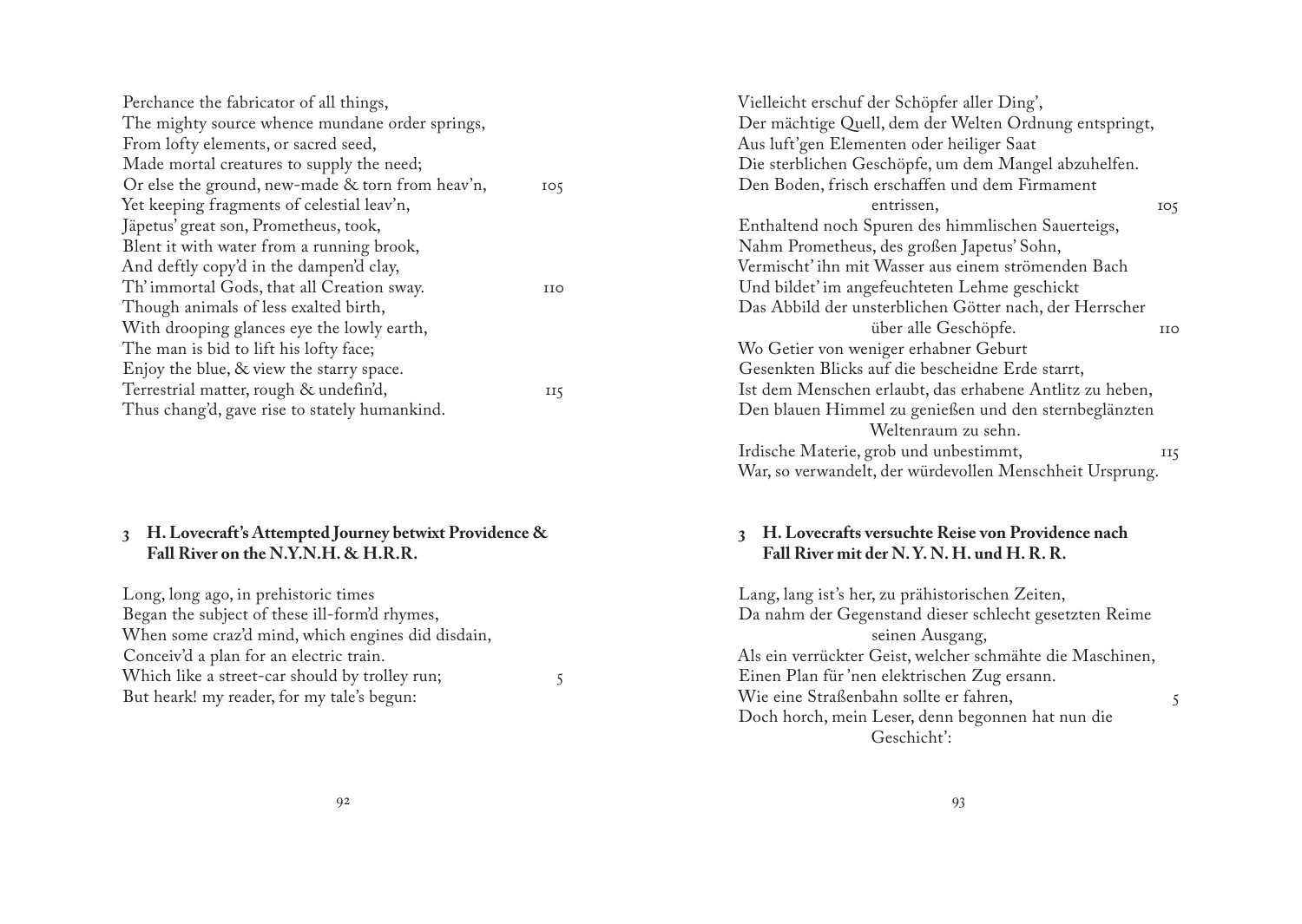| After the usual delay of years                    |           | Nach der üblichen Verspätung vieler Jahre,                   |  |
|---------------------------------------------------|-----------|--------------------------------------------------------------|--|
| Fraught with vain hopes & melancholy fears,       |           | Beladen mit eitlen Hoffnungen & melancholischer Angst,       |  |
| Which ever doth in Providence attend              |           | Die immer in Providence alle Pläne                           |  |
| All plans which seek to alter or amend,           | IO        | Begleiten, welche zu ändern oder zu bessern gefasst,<br>IO   |  |
| We see the old N.Y.N.H. & H.                      |           | Sehen wir, wie die alte N.Y.N.H. & H.                        |  |
| Bring this idea within its grasping reach         |           | Diese Idee in Reichweite bringt,                             |  |
| And seek to banish smoke and sable soot           |           | Zu bannen den Rauch und finstren Ruß,                        |  |
| By using lightning on the Bristol route.          |           | Indem auf der Bristol-Route des Blitzes Kraft zum Einsatz    |  |
| No more the trains shall enter Fox Point station; | <b>I5</b> | kommt.                                                       |  |
| The crowded streets shall be the destination      |           | Nicht länger sollen die Züge in den Fox Point-Bahnhof        |  |
| Of these new cars, by Osgood Bradley built,       |           | einrollen;<br>15                                             |  |
| With motors new, and fresh in paint $\&$ gilt-    |           | Die geschäftigen Straßen sollen das Ziel                     |  |
| One winter's morn, when all man kind did shiver,  |           | Dieser neuartigen Wagen sein, von Osgood Bradley gebaut,     |  |
| I took a train, directed toward Fall-River.       | 20        | Mit neuen Motoren und frisch an Farbe und Zierwerk-          |  |
| Well up in front a seat by chance I chose,        |           | Eines Wintermorgens, als die gesamte Bevölkerung bibberte,   |  |
| Then settled down, prepar'd for calm repose.      |           | Nahm ich den Zug in Richtung Fall River.<br>20               |  |
| That noble string of freshly painted coaches      |           | Rein zufällig im vorderen Teil einen Sitz ich mir wählte,    |  |
| The foot of College Hill with speed approaches,   |           | Ließ nieder mich und war auf ruhigen Schlummer gefasst.      |  |
| When all at once I'm waken'd with surprise;       | 25        | Die edle Reihe frisch gestrichener Wagen                     |  |
| From off the track my cumbrous chariot flies,     |           | Näherte geschwind sich dem Fuße des College Hill,            |  |
| And giving forth a longing hungry roar            |           | Als ich plötzlich überraschend erwachte.<br>25               |  |
| Attacks the front of Leonard's Groc'ry store!     |           | Aus der Spur fliegt mein schwerfälliger Triumphwagen;        |  |
| With thund'rous crash, the portal is destroy'd    |           | Er gibt von sich ein verlangendes, hungriges Röhren          |  |
| But all the strength of train-men is employed     | 30        | Und greift das Fenster von Leonards Lebensmittelladen an!    |  |
| To set on rails the now dethroned car             |           | Mit donnerndem Schmettern wird das Portal zerstört,          |  |
| Which soon is done, with jack & iron bar.         |           | Und die gesammelte Kraft der Bahnleut' wird gebraucht,<br>30 |  |
| Again we're off, and headed down South Main;      |           | Um den entthronten Wagen zurück auf die Spur zu heben,       |  |
| Our speed increases and our spirits gain,         |           | Was bald geschehen ist mit Hilfe von Eisenstange und Winde.  |  |
| When suddenly a junction meets our view           | 35        | Wieder sind auf dem Weg wir, in Richtung South Main;         |  |
|                                                   |           | Die Geschwindigkeit nimmt zu, es hebt sich die Stimmung,     |  |
|                                                   |           | Als plötzlich in den Blick eine Kreuzung gelangt<br>35       |  |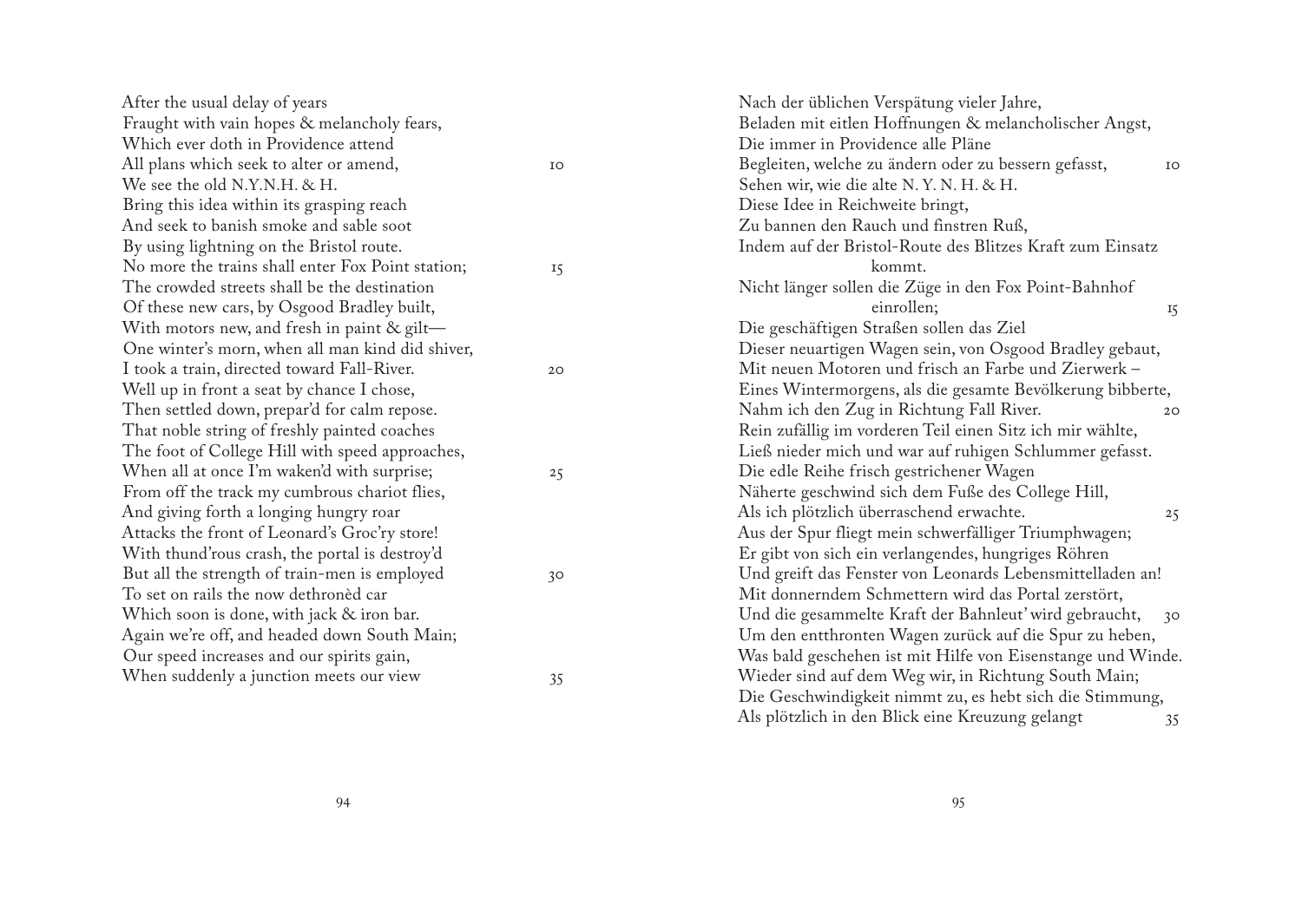| And each car seeks its own way to pursue.           |    | Und jeder Wagen seinen eigenen Weg zu nehmen versucht.      |      |
|-----------------------------------------------------|----|-------------------------------------------------------------|------|
| The motor-car inclines toward Wickenden;            |    | Der Triebwagen wendet sich Wickenden zu;                    |      |
| The humble trailer seeks South-Main, and then,      |    | Der ergebene folgende Teil will nach South-Main, und dann   |      |
| Upon its side the rearmost partner slips;           |    | Fällt auf die Seite der hinterste Gefährte;                 |      |
| The motor-car in dizzy fashion tips.                | 40 | Der Triebwagen schwankt, als wäre ihm schwindlig.           | 40   |
| At last the o'erturn'd trailer's left behind;       |    | Zum Schluss bleibt der umgefallene Anhänger zurück,         |      |
| Whilst in its mate are all its load confin'd.       |    | Während die ganze Ladung in seine Gefährten gepfercht       |      |
| A smart conductor, clad in uniform,                 |    | wird.                                                       |      |
| Seeks fares from those who have surviv'd the storm. |    | Ein schmucker Schaffner in Uniform                          |      |
| Quoth one old man, "Take what ye will from me",     | 45 | Fordert das Fahrgeld von jenen, die den Sturm überlebten.   |      |
| "But in my damage suit I'll take from thee"!        |    | Ein alter Mann sagt zu ihm: "Nehmt, was Ihr wollt,          |      |
| And now the train essays the hill to climb,         |    | von mir,                                                    | 45   |
| The motors groan, and swiftly flies the time.       |    | Doch meinen beschädigten Anzug ersetzet Ihr mir!"           |      |
| At Brook-Street's switch the two trucks disagree    |    | Und nun versucht der Zug den Berg zu erklimmen,             |      |
| The front goes on, the rear aims diff'rently,       | 50 | Es heulen die Motoren, und rasch flieget die Zeit dahin.    |      |
| And though Fall River is the promis'd shore         |    | Beim Abzweig Brook Street sind sich die beiden Wagen        |      |
| This stubborn truck seeks Brook-Street to explore.  |    | nicht einig;                                                |      |
| By firm yet gentle care we're set aright            |    | Der vordere fährt weiter, der hintere hat ein anderes Ziel, | - 50 |
| And once more try to wing our upward flight.        |    | Obzwar Fall River das versprochene Ufer ist,                |      |
| Just at the summit, as we're slipping back          | 55 | Wünscht dieser halsstarrige Wagen Brook Street              |      |
| We're tow'd to safety by a one-horse hack.          |    | zu erforschen.                                              |      |
| Soon on an ancient bridge our course is laid        |    | Durch sanften, doch bestimmten Druck werden auf Spur wir    |      |
| (This bridge was in the middle ages made)           |    | wieder gebracht                                             |      |
| Beneath our weight it gives uncanny groans,         |    | Und versuchen erneut, unseren Höhenflug fortzusetzen.       |      |
| We groan no less from jarr'd & aching bones.        | 60 | Gerade auf dem Gipfel, als zurück wir rutschen schon,       | 55   |
|                                                     |    | Werden wir von einem Arbeitsgaul in Sicherheit gezerrt.     |      |
|                                                     |    | Bald führt unser Weg auf eine alte Brücke                   |      |
|                                                     |    | (Diese Brücke ward erbaut im Mittelalter).                  |      |
|                                                     |    | Unter unsrem Gewicht gibt ein unheimlich' Stöhnen           |      |
|                                                     |    |                                                             |      |

sie von sich,

Nicht minder stöhnen wir vor durchgerüttelten,

schmerzenden Knochen. 60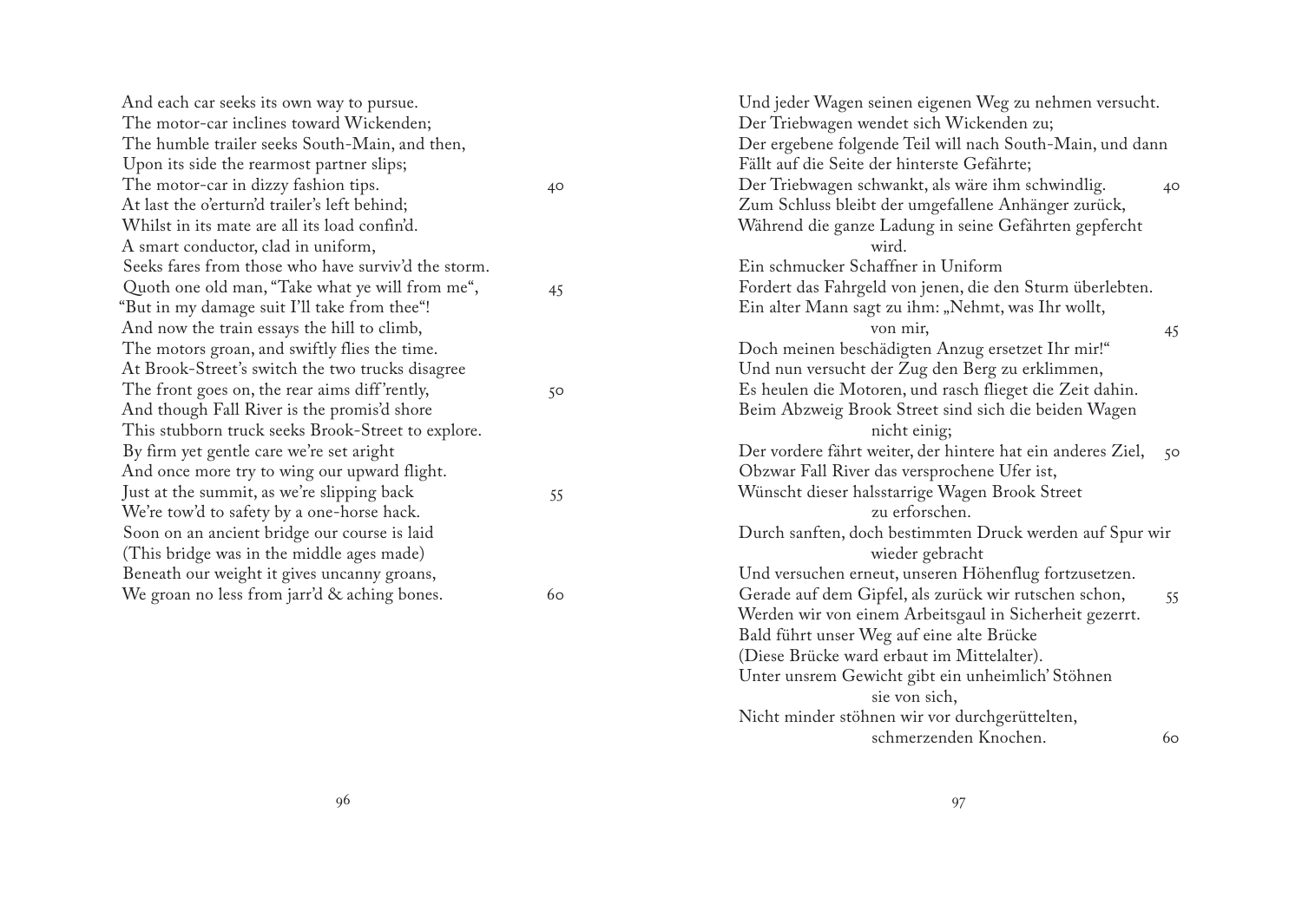| Dry land attain'd, we turn a sharp-laid curve<br>With little hope our safety to preserve. |    | Wir haben trockenes Land erreicht und fahrn in eine scharfe<br>Kurve ein |
|-------------------------------------------------------------------------------------------|----|--------------------------------------------------------------------------|
| The monstrous car our bodies threats to mangle,                                           |    | Mit wenig Hoffnung, unsre Sicherheit zu wahren.                          |
| For this strange curve resembles a right angle.                                           |    | Der ungeheure Wagen droht unsre Leiber zu zermalmen,                     |
| And now the railway track is in our sight,                                                | 65 | Denn diese rätselhafte Kurve gleicht einem rechten Winkel.               |
| But adverse fortune once more stays our flight.                                           |    | Und nun ist das Bahngleis in Sicht,                                      |
| For if the railway's wires we would use,                                                  |    | 65                                                                       |
| Another trolley-wheel our crew must choose,                                               |    | Doch das Schicksal ist noch einmal gegen uns und hemmet<br>unsren Lauf.  |
| And here the Union Railroad Company,                                                      |    | Denn wollten wir die Schienen nun benutzen,                              |
| In favour of New-Haven men must flee.                                                     |    |                                                                          |
|                                                                                           | 70 | Müsst unsere Besatzung andre Räder wählen,                               |
| After a long and enervating wait,                                                         |    | Und hier muss die Union Railroad Company                                 |
| We start once more, and only six hours late.                                              |    | Zugunsten von New Haven-Männern fliehn.<br>70                            |
| The railway track in comfort and with speed                                               |    | Nach langem, ermüdendem Warten                                           |
| Receives the wheels of our electric steed.                                                |    | Starten wir erneut und sind sechs Stunden nur verspätet.                 |
| At Riverside the loafers ope their eyes;                                                  | 75 | Über die Gleise rollen bequem und schnell                                |
| At Crescent Park the vulgar rabble cries.                                                 |    | Die Räder unsres elektrischen Rosses.                                    |
| The Drownville rustics in confusion gape;                                                 |    | Bei Riverside reißen die Müßiggänger die Augen auf,<br>75                |
| Nor can we Nayatt's wond'ring gaze escape.                                                |    | Bei Crescent Park der Pöbel kreischt.                                    |
| But as we near the streets of Barrington                                                  |    | Die Downville-Bauern gaffen voll Verwunderung,                           |
| Our coach grows cold, and starts to slowing down.                                         | 80 | Und auch Nyatts erstauntem Blick entkommen wir nicht.                    |
| Soon it is still'd, and after one brief hour                                              |    | Doch als wir uns den Straßen von Barrington nähern,                      |
| We're told that Warren's ceas'd to give us pow'r.                                         |    | wird's in unsrem Wagen kalt, und er wird allmählich                      |
| Frigid we rest, 'till later in the day                                                    |    | langsamer.<br>80                                                         |
| A locomotive bears us on our way.                                                         |    | Bald steht er still, und nach einer kurzen Stunde                        |
| We soon reach Warren, but are stall'd again                                               | 85 | Sagt man uns, dass uns Warren keinen Strom mehr gibt.                    |
| By some mishap to a far distant train                                                     |    | In Kälte ruhen wir, bis später am Tage                                   |
| Which lies inert on single track ahead,                                                   |    | Eine Lokomotive uns vorwärts zieht.                                      |
| With crippled motors, and the wires dead.                                                 |    | Bald erreichen wir Warren, doch werden wieder aufgehalten 85             |
| But now a ray of hope pervades my mind:                                                   |    | Wegen der Panne eines Fernzugs,                                          |
|                                                                                           |    | Der reglos auf dem einspurigen Gleise vor uns liegt                      |
|                                                                                           |    | Mit lahmgelegtem Motor und mit toten Drähten.                            |
|                                                                                           |    | Doch meinen Geist durchdringet nun ein Hoffnungsstrahl:                  |
|                                                                                           |    |                                                                          |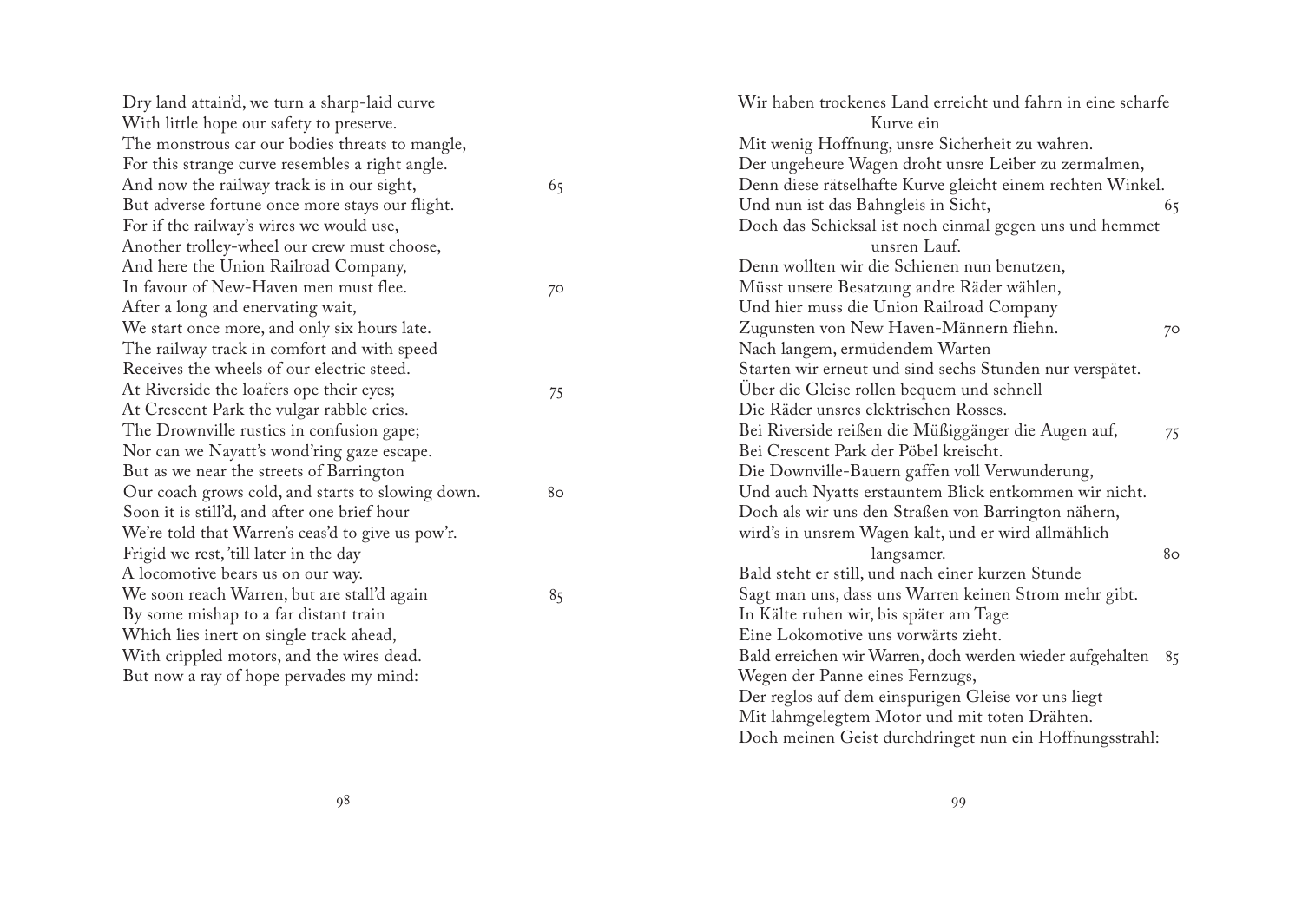<span id="page-16-0"></span>

| I leave the car, and in the twilight find       | 90              | Ich verlasse den Wagen, und in der Dämmerung finde ich 90 |
|-------------------------------------------------|-----------------|-----------------------------------------------------------|
| A willing yokel with an ox-drawn cart           |                 | Einen hilfsbereiten Bauerntölpel mit einem Ochsenkarren,  |
| Who when with most of my spare change I part,   |                 | Der, als ich mich vom größten Teile meines Wechselgeldes  |
| Consents to take me where I wish to go,         |                 | trenne,                                                   |
| If I demur not at his progress slow.            |                 | Einverstanden ist, zu meinem Ziele mich zu bringen,       |
| At dawn we cross Slade's Ferry and my guide     | 95              | Wenn ich über seine Langsamkeit nicht murre.              |
| Bids me farewell and 'gins his homeward ride.   |                 | In der Morgendämmrung queren wir Slade's Ferry, und       |
| Worn and fatigu'd, I seek a good hotel          |                 | mein Führer<br>95                                         |
| Wherein I rest my body for a spell.             |                 | Sagt mir Lebewohl und macht sich auf den Heimweg.         |
|                                                 |                 | Erschöpft und müde suche ich ein Gasthaus auf,            |
| Next day by boat safe homeward I return'd,      |                 | In dem ich meinem Leibe für ein Weilchen Ruhe gönne.      |
| And as I'gan these lines, by chance I learn'd   | <b>IOO</b>      |                                                           |
| That my staunch train, which I at Warren left   |                 | Am nächsten Tage kehrte ich per Schiff nach Haus' zurück, |
| Was now no more of all its pow'r bereft         |                 | Und als mit diesen Zeilen ich begann, erfuhr              |
| For though at first for old Fall-River bound    |                 | durch Zufall ich,<br><b>IOO</b>                           |
| An ancient farmer heard the raucous sound       |                 | Dass mein treuer Zug, den bei Warren ich verließ,         |
| Of its triumphant, all-rejoicing whistle;       | IO <sub>5</sub> | Nicht länger aller Kräfte war beraubt,                    |
| Safe home at last, the car had enter'd-BRISTOL! |                 | Denn obwohl zunächst nach Fall-River unterwegs,           |
|                                                 |                 | Hört' ein alter Mann den heis'ren Klang                   |

#### **4 C. S. A.: 1861–1865**

To the Starry Cross of the SOUTH

When first this warlike Banner was unfurl'd A noble cause was born into the World; No purer Flag hath e'er defy'd the Wind Proclaiming high the Rights of Human kind. **4 C. S. A.: 1861 – 1865**

Dem Sternenkreuz des SÜDENS

Als zuerst dieses kriegsgleiche Banner entrollt ward, War der Welt eine edle Sache geschenkt. Keine reinere Flagge hat je dem Winde getrotzt Und hehr die Rechte der Menschheit verkündet.

in BRISTOL!

Der triumphierenden, über alles jubelnden Pfeife; 05 Zuletzt doch sicher heimgekehrt, war eingefahrn der Zug –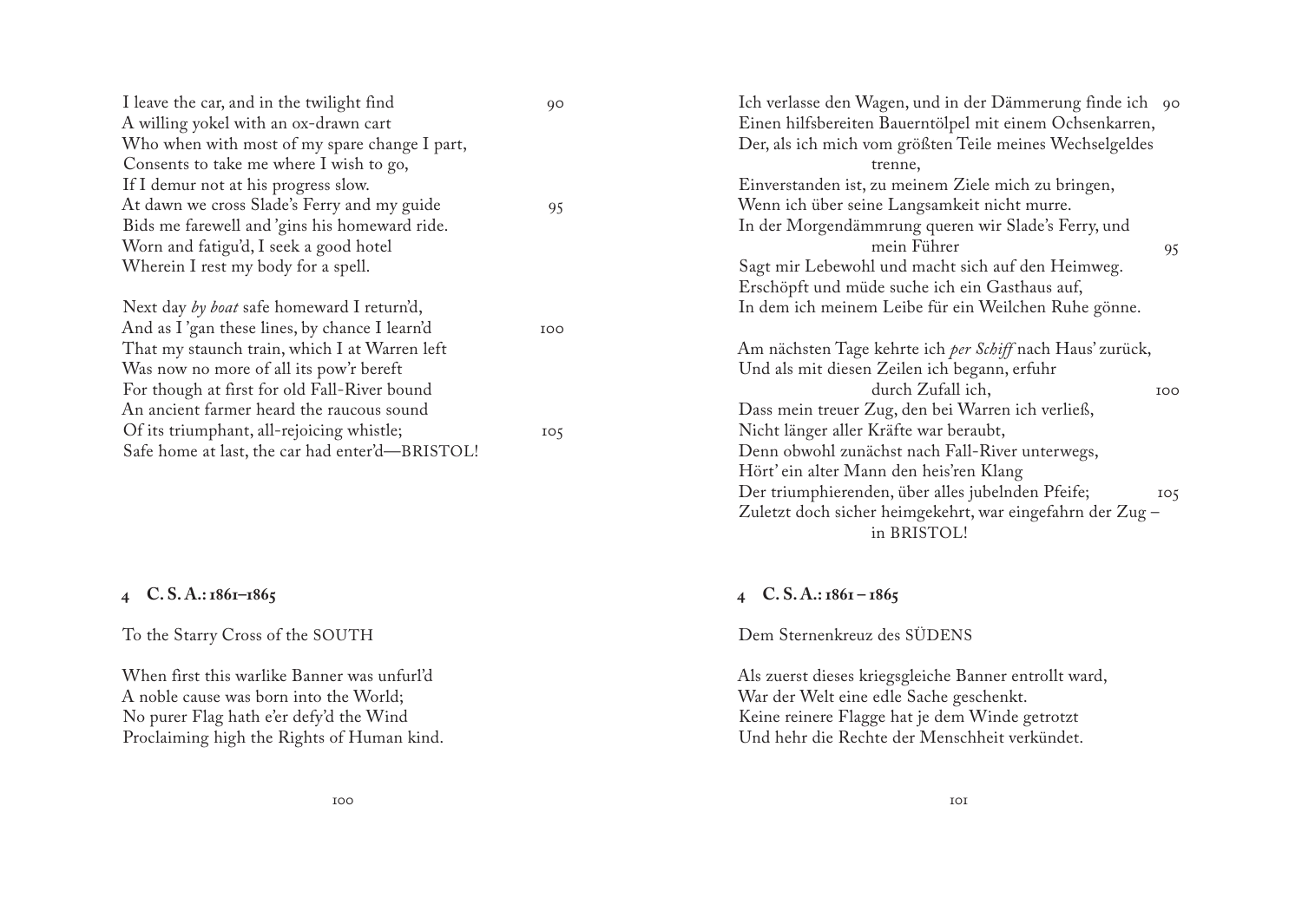#### **Anmerkungen zu den Gedichten**

#### **1 The Poem of Ulysses, or The Odyssey**

Das Stück ist eine Kurzfassung von wesentlichen Themen aus der homerischen Odysee, deren Mischung aus Abenteuer, klassischem Ambiente und Phantasie Lovecraft seit seiner frühen Kindheit begeistert hat. Das erhaltene handschriftliche Manuskript Lovecrafts stammt vom 8. November 1897 und ist als kleines selbstgebundenes Buch gestaltet (heute in der John Hay Library). Es ist kaum vorstellbar, daß er als so kleiner Knabe ein solches Gedicht produzieren konnte, aber Lovecrafts frühes feines Gespür für Sprache, überhaupt seine extreme Frühbegabung sind von vielen Personen gut bezeugt. In einer Danksagung nennt er als Vorlagen Alexander Popes Nachdichtung der Odyssee (1725/26), Bulfinchs "Mythology" (1855) und einen Band der Harpers Half Hour Series, offenbar ein populäres Buch über griechische Mythen. Wie bereits im Vorwort angesprochen, beginnt Lovecrafts lyrische Produktion mit Nachdichtungen. Darin folgt er ganz den Idealen seines geliebten 18. Jahrhunderts. Innerhalb des Heftes erscheinen als Titel auch "The Poem of Ulysses: Written for Young People", "The Young Folks' Ulysses; or the Odyssey in plain Old English Verse: An Epick Poem" sowie "The New Odyssey or Ulyssiad fort the Young". Im Druck erschien das jugendliche Werk zuerst als "The Young Folks' Ulysses" (Toronto 1982).

#### **2 Ovid's Metamorphoses**

Auch das zweite erhaltene Gedicht Lovecrafts ist eine Nachdichtung, diesmal der ersten 88 Zeilen aus Ovids Metamorphosen, im Gegensatz zur Nachdichtung der Odysee aber sehr nah am Text. Lovecraft hatte bereits 1898 Drydens Ovidübersetzung dieses Buches (Buch I der Metamorphosen) gelesen, geht aber viel stärker als Dryden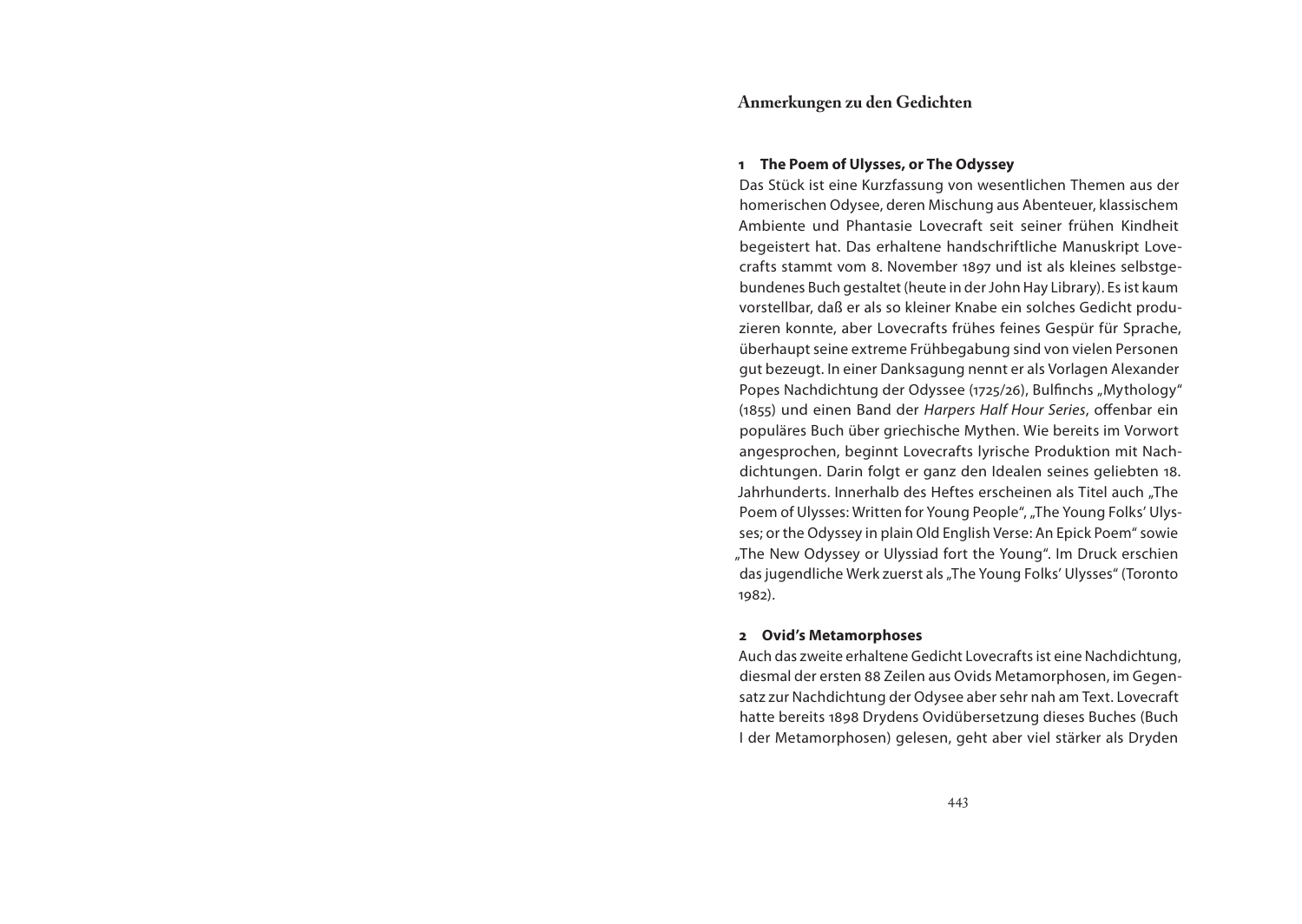auf den lateinischen Text selbst zurück. Das erhaltene Manuskript dieses Gedichts ist nicht datiert, wird aber im Heft "The Poem of Ulysses" (s. o.) angekündigt, und konnte 1902 käuflich erworben werden (!) – Lovecraft hat früh mit der Idee gespielt, sich als Schriftsteller zu professionalisieren … Da der erhaltene Text (John Hay Library) am Seitenende abbricht, könnte es sein, daß die Übersetzung Fragment ist, und ursprünglich noch weitere Zeilen umfaßte. Man beachte, daß Lovecraft bereits als Kind von dem Thema "Kosmogonie, Kosmologie" fasziniert war, und sich wohl daher gerade diese Passage für seine Bemühungen ausgesucht hat. Seine viel späteren poetischen Spekulationen über Azathoth, Yog-Sothoth etc. sind ja nichts anderes als fiktive imaginierte Theogonien und Kosmogonien, letztlich moderne mythologische Alternativen zu Hesiod und Ovid. Für den modernen Leser, der Ovid vielleicht nicht kennt, sei darauf hingewiesen, daß die Kugelgestalt der Erde (Zeile 37 in Lovecrafts Text) bereits eine wohlbekannte Tatsache war; schon Aristoteles hatte sie bewiesen und Eratosthenes den Erdumfang ungefähr zutreffend berechnet. Wieder einmal wird man daran erinnert (was für Lovecraft immer ein wichtiger Referenzpunkt war), daß praktisch alle solide Wissenschaft ihre Wurzeln im antiken Griechenland und Rom hat.

#### **3 H. Lovecraft's Attempted Journey betwixt Providence & Fall River on the N. Y. N. H. & H. R. R.**

Lovecraft hat Zeit seines Lebens öffentliche Verkehrsmittel benutzt. Ein Auto besaß er nie, doch ist er als Jugendlicher gerne Fahrrad gefahren, und beklagt gelegentlich in Briefen, daß das Fahradfahren in Providence für einen Erwachsenen als unschicklich galt. Seine Reisen hat er mit Bus und Bahn unternommen, wobei er sich, wie der Protagonist in "The Shadow Over Innsmouth" immer die billigste Möglichkeit aussuchte. Hier versucht sich der Knabe an einem satirischen Stück über die Tücken des öffentlichen Nahverkehrs. Das

Gedicht ist 1901 datiert, als Lovecraft 11 Jahre alt war, und ähnlich Nr. 1 als kleines Büchlein gestaltet. Auf einer inneren Titelseite trägt es den pompösen Titel "An Account in Verse of the Marvellous Adventures of H. Lovecraft, Esq., Whilst Travelling on the W. & B. Branch N. Y. N. H. & H. R. R. in Jany. 1901 in One of Those Most Modern of Devices, to Wit: An Electric Train".

Eine Straßenbahn hatte Providence schon im 19. Jahrhundert, damals natürlich von Pferden gezogen, und eine Dampfzugverbindung mit Boston gab es seit 1835. Die Straßenbahnen waren ein vertrautes Bild in jenem Providence, in dem Lovecraft aufwuchs, und auch mit der Eisenbahn ist er oft gefahren. Gegenstand seiner Satire ist die New York, New Haven, and Hartford Railroad, allgemein bekannt als die "New Haven", die 1872 gegründet wurde und 1969 ihren Dienst einstellte. Sie war lange die wichtigste Eisenbahnlinie zwischen Boston und New York. Als Lovecraft seine Satire schrieb, stand sie de facto unter der Kontrolle von J. Pierpont Morgan, der 1903 Charles S. Mellen zu ihrem Präsidenten machte, zwei Jahre nach Lovecrafts Gedicht. 1892/93 hatte diese Linie die alte Regionalbahn "New York, Providence and Boston Railroad" übernommen, deren erste Anfänge bis in das Jahr 1832 zurückreichten. Die Anachronismen Lovecrafts (etwa wenn er von einer "mittelalterlichen Brücke" spricht) stammen natürlich aus seiner bewußt archaisierenden Sichtweise, die er sich bereits als Kind angewöhnt hatte. Das Gedicht erschien zuerst 1984 in Lovecrafts Juvenilia: 1897- 1905 (Necronomicon Press). Die Haltung ist die einer distanzierten Überlegenheitsattitüde gegenüber dem technischen Fortschritt, die Lovecraft Zeit seines Lebens nicht abgelegt hat.

#### **4 C. S. A.: 1861 – 1865**

Zu den vielen Wunderlichkeiten des jungen Lovecraft – in denen sich seine geistige Unabhängigkeit zumindest andeutete – gehörte, daß er als Kind und Jugendlicher Sympathien für die Südstaaten,